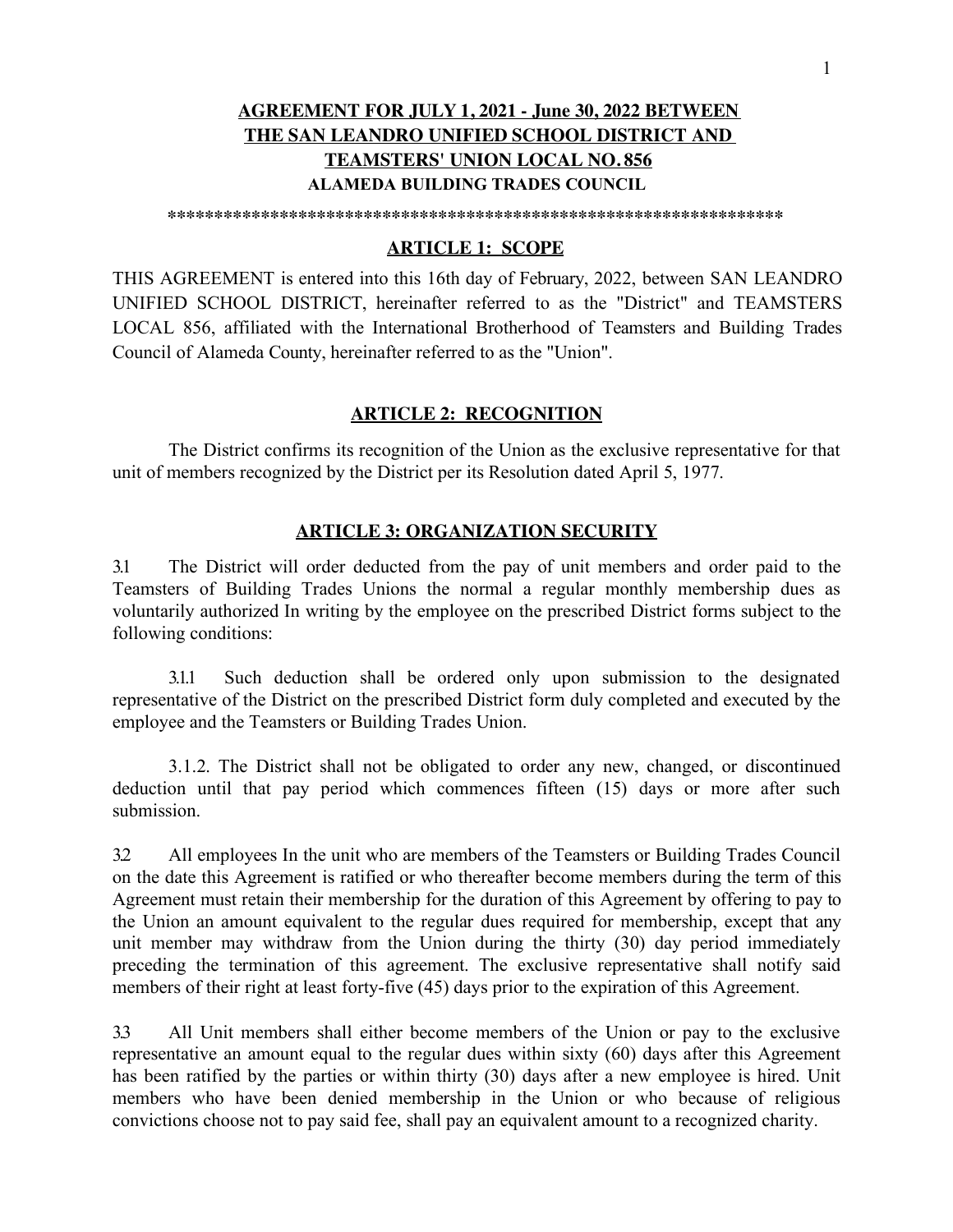It shall be the obligation of the exclusive representative to see that said unit members fulfill their obligations pursuant to this Article. This Article shall be considered as a condition of employment.

3.4 The exclusive representative shall indemnify and hold harmless the District and its Board, individually and collectively, against any claims, demands or liability incurred by reason of litigation arising from this Article.

#### **ARTICLE 4 GRIEVANCES**

4.1 Definitions: A "grievance" is a formal written allegation by a unit member who has been adversely affected by a violation of the specific provisions of this Agreement. Actions to challenge or change the policies of the District set forth in the rules and regulations or administrative regulations and procedures must be undertaken under separate legal processes. Other matters for which a specific method of review is provided by law, i.e., Occupational Safety and Health Act; Educational Employees Relations Commission; Fair Employment Practices Commission; Health, Education and Welfare; and Disciplinary Action by the rules and regulations of the Board of Education, or by the Administrative regulations and procedures of this School District are not within the scope of this procedure.

A "day" is a day in which the central administrative office of the District is open for business.

The "Immediate Supervisor" is the lowest level administrator having immediate jurisdiction over the grievant. The immediate supervisor will, upon request, make available grievance forms and represent the District during the initial stages of the grievance procedure. Normally, the "Immediate Supervisor" is the administrator who supervises the grievant's daily tasks.

4.2 Informal Procedure: Before filing a formal written grievances, the grievant will attempt to resolve the problem by at least one private conference with his/her immediate supervisor.

If the problem is not resolved at the informal level, then the grievant may declare that a grievance exists and invoke the following formal procedures:

### **4.3 FORMAL LEVEL**

**LEVEL I:** Within ten (10) days after the occurrence of the act or omission giving rise to the grievance, or when the unit member reasonably should have known of the act or omission, the grievant must present such grievance in writing on the appropriate form to the immediate supervisor.

This statement shall be a clear, concise statement of the grievance, the circumstances involved, the decision rendered at the informal conference, and the specific remedy sought.

The supervisor shall communicate a decision to the unit member in writing within ten (10) days after receiving the grievance. If the supervisor does not respond within the time limits, the grievant may appeal to the next level.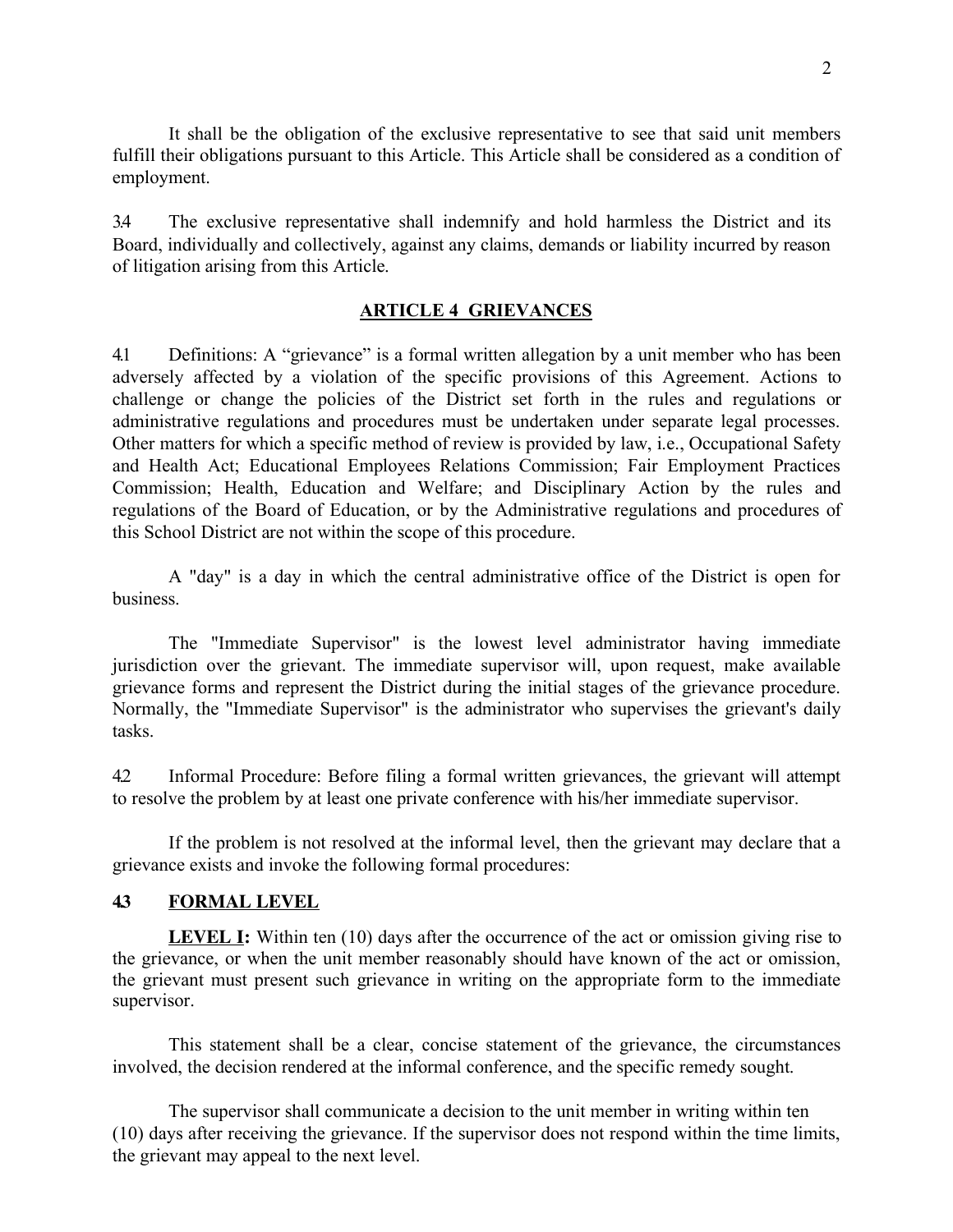Within the above time limits either party may request a personal conference with the other party.

**LEVEL II:** In the event the grievant is not satisfied with the decision at level I, the grievant may appeal the decision on the appropriate form to the Superintendent or designee within ten  $(10)$  days.

This statement should include a copy of the original grievance, the decision rendered, and a clear, concise statement of the reason for the appeal.

The Superintendent or designee shall communicate a decision within ten (10) days after receiving the appeal. Either the grievant or the Superintendent or designee may request a personal conference within the above time limits.

**LEVEL III** In the event the grievant is not satisfied with the decision at Level II, the grievant may appeal the decision in writing within 10 days to the Board of Education.

This statement should include a copy of the original grievance, the decision rendered, and a clear, concise statement of the reasons for the appeal.

The Board or designee shall communicate a decision within 10 days after the board meeting at which the appeal was considered.

**LEVEL IV:** If the grievant is not satisfied with the decision at Level III or the appeal at Level III has exceeded 45 days without a decision, he may request of the exclusive representative that the unsolved grievance be submitted to final and binding arbitration. The Union, within 10 days after receipt of the written decision of the Board, or the expiration of the above time line, shall give written notice of the intent to arbitrate the grievance. The Union and the District will attempt to agree upon an arbitrator. If no agreement can be reached, they shall request that the State Conciliation Service apply a panel of 5 names of persons in hearing arbitration in public schools. Each party shall alternatively strike a name until only one name remains. The remaining panel member shall be the arbitrator. The Union shall strike first.

### **4.4 GENERAL PROVISIONS**

4.4.1 Any time limit set forth may be extended or compressed only by mutual consent of the parties.

4.4.2 If a grievance arises from action or inaction on the part of a member of the Administration at a level above the principal or immediate supervisor, the grievant shall submit such grievance in writing directly to Level II.

4.4.3 No matter shall be entertained as a grievance unless it has been raised at the informal level and has been filed formally with the other party within ten (10) days after the aggrieved becomes aware, or should have became aware, of the incident which created the problem.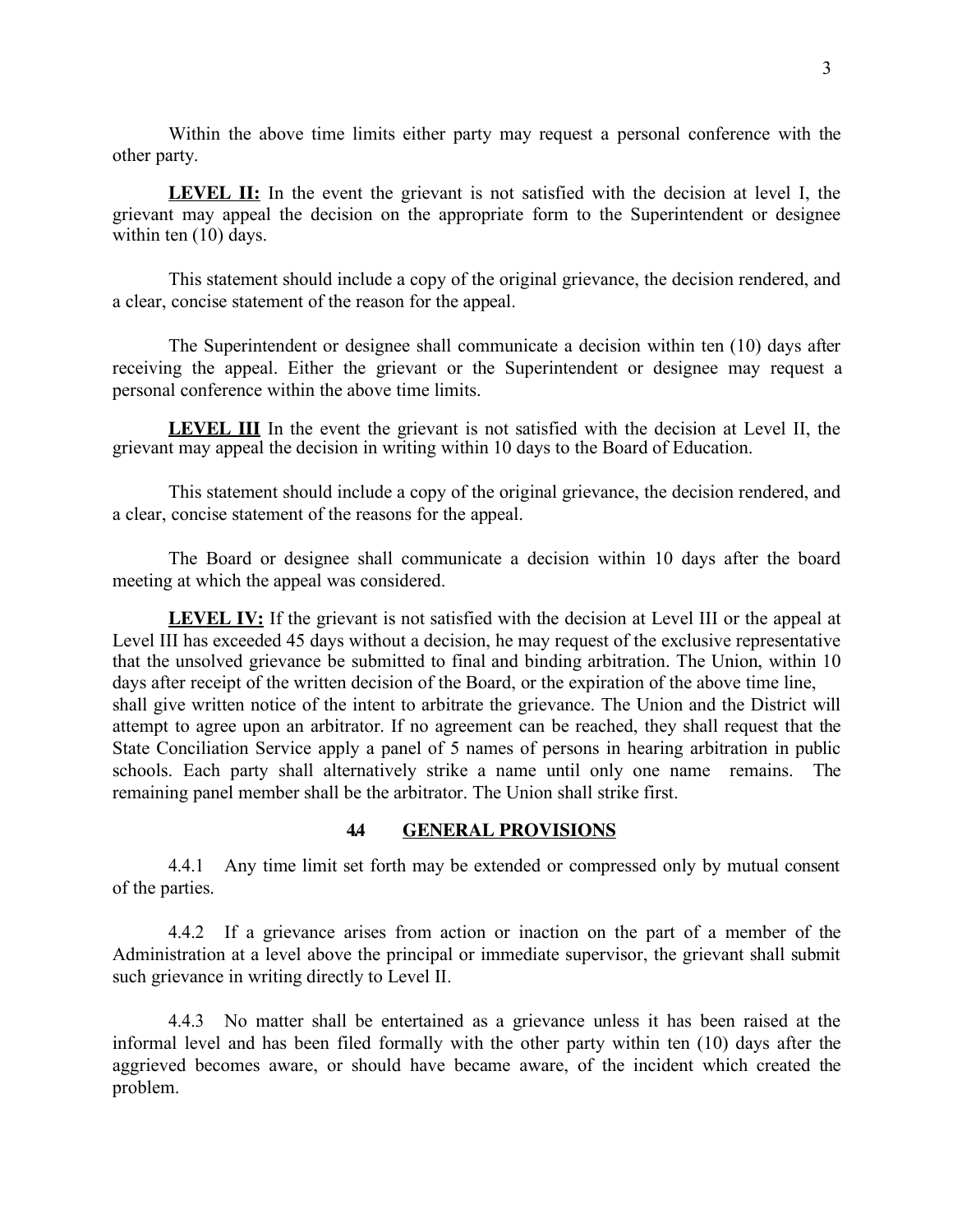4.4.4 The fact that a grievance is raised by an employee, regardless of its ultimate disposition, shall not be recorded in the employee's personnel file or in any file or record utilized in the promotion process; nor shall such a fact be used in any recommendations for job placement; nor shall an employee be placed in jeopardy or be subject to reprisal for having followed this grievance procedure.

4.4.5 The administration shall retain the right to take appropriate employee disciplinary action whenever circumstances indicate such to be necessary and proper regardless of whether a grievance has been filed.

4.4.6 The grievance procedure is not intended to be a method to challenge or change the law or the rules and regulations of the Board nor will it be utilized if there are other means of review which are specifically prescribed in law, district policy, or this Agreement, such as, but not limited to the meet and confer process.

4.4.7 Nothing contained in this Article shall be construed as limiting the right of any bargaining unit member having a grievance to discuss the matter directly with the appropriate member of the administration and to have the problem and/or grievance adjusted at any level without intervention of the Union, except that no adjustment of the grievance at a formal level will be made until the exclusive bargaining agent has been notified in writing and given a chance to respond.

4.4.8 A reasonable number of representatives of the exclusive representative shall have the right to receive reasonable periods of released time without loss of compensation for the processing of grievances.

and IV. 4.4.9 A grievant may be represented by the Union and/or unit member at levels I, II, III

4.4.10 Issues arising out of the exercise by the Board and Administration of its responsibilities under Article 12 of the Agreement, "DISTRICT RIGHTS", including the facts underlying its exercise of such discretion, shall not be subject to this provision.

4.4.11 The arbitrator shall not have the authority to modify the written terms and conditions of this Agreement. Nor shall he/she have the ability to add or subtract from these provisions nor imply provisions into the Agreement that are not expressly set forth in writing by the parties.

### **ARTICLE 5: WORK SCHEDULES**

5.1 **TIME SCHEDULES**: The normal workweek for all full-time employees (including the Computer Technician position in the Trades unit) will be thirty-seven and one-half (37.5) hours. Trades personnel hired before February 1, 2014 (except for the Computer Technician position) will work thirty-six (36) hours a week averaged over a two-week period. These Trades members (eligible Trades members hired before February 1, 2014) will have a work schedule, which will allow employees one day off within a two week period. These eligible Trades members shall have the option to voluntarily elect to work a 37.5 hour per workweek schedule. Should an eligible Trades employee elect to work a 37.5 hour workweek, this change shall be permanent. The Department Head will establish the day off and hours based upon the operational needs of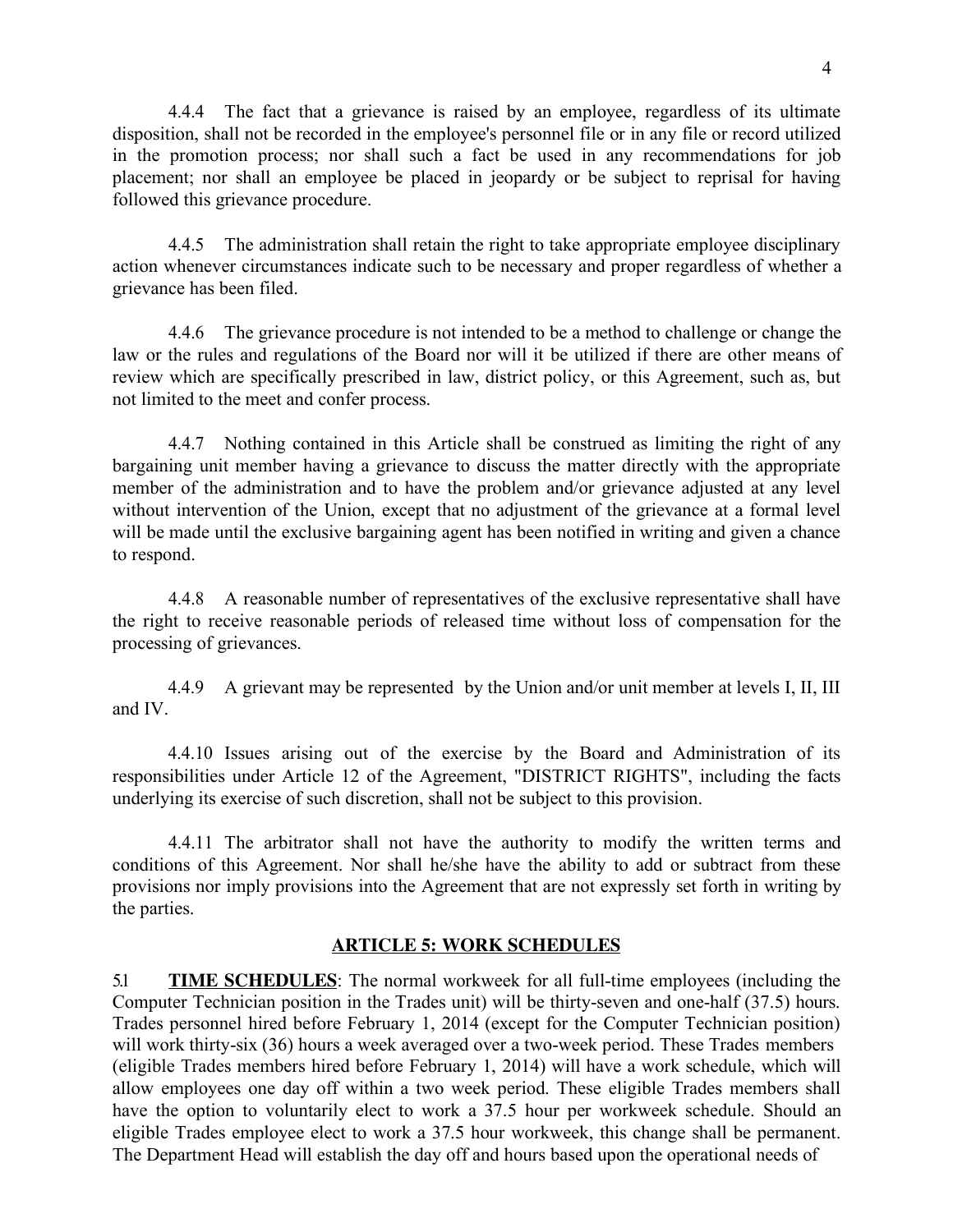the District. Unit member's daily schedule will be determined by the administrator or supervisor in charge. Each full-time unit member shall be entitled to a fifteen (15) minute rest period during the first part of the shift and again during the last part of the shift as determined by the immediate supervisor. The rest period is to be taken at the work site unless otherwise authorized by the employee's immediate supervisor.

**Work Week for Day Custodians:** The normal work week for full time day custodians will be 37.5 hours - 7.5 hours per day. Unit members involved in this work week change will have a duty-free lunch consistent with the conditions of Article 5.5 of the Agreement.

Each unit member will work the annual calendar to which he/she is assigned.

Employees contending they have excessive work loads shall have their schedule reviewed yearly by the supervisor and shall not be precluded from raising this as a concern at any evaluation session. If the employee can document that assigned extra duties cause weakened performance, the District shall not negatively evaluate the employee on this basis.

5.2 All unit members shall be entitled to the holidays set forth on the District calendar and mandated by law so long as they were in paid status the last workday prior to the holiday or the workday after the holiday.

5.3 All unit members shall be entitled to the following holidays so long as they were in paid status on the last regularly scheduled workday immediately prior to the holiday or the workday after the holiday: Independence Day, Labor Day, Admission Day (which date of observance to be agreed to annually), Veteran's Day, Thanksgiving Day, Day after Thanksgiving Day, Christmas Day, New Year's Day, Martin Luther King Jr. Day, Lincoln's birthday holiday, Washington's birthday holiday, Spring Recess Holiday, and Memorial Day.

Two additional holidays will be added. The District and the Union will meet to designate the specific days for these two additional holidays.

One additional holiday will be added during Leap Year. The District and Union will meet to designate the specific day of this additional holiday.

In the event an employee is required to work on a legal holiday that is during his/her regular work week and during his/her regular work hours, he/she shall be paid at the rate of two and one half  $(2 \& 1/2)$  times his/her regular rate of pay. This means that he/she will receive his/her normal holiday pay plus time and one half (1 & 1/2) of said rate for each hour worked.

If the unit member is required to work on a legal holiday, and the work is to be performed outside his/her normal work schedule or if the holiday is on a weekend, he/she shall be paid at the rate of three and one half  $(3 \& 1/2)$  times his/her regular rate of pay. This means that he/she will receive his/her normal holiday pay plus two and one half  $(2 \& 1/2)$  times of said rate for each hour worked.

5.4 **OVERTIME:** All overtime performed by unit members must be approved by the District and shall be paid at the rate of time and one half  $(1 \& 1/2)$  of the unit member's regular hourly salary or offset with compensatory time off. When compensatory time off is to be taken, it shall be determined by the District after consultation with the unit member and must be taken within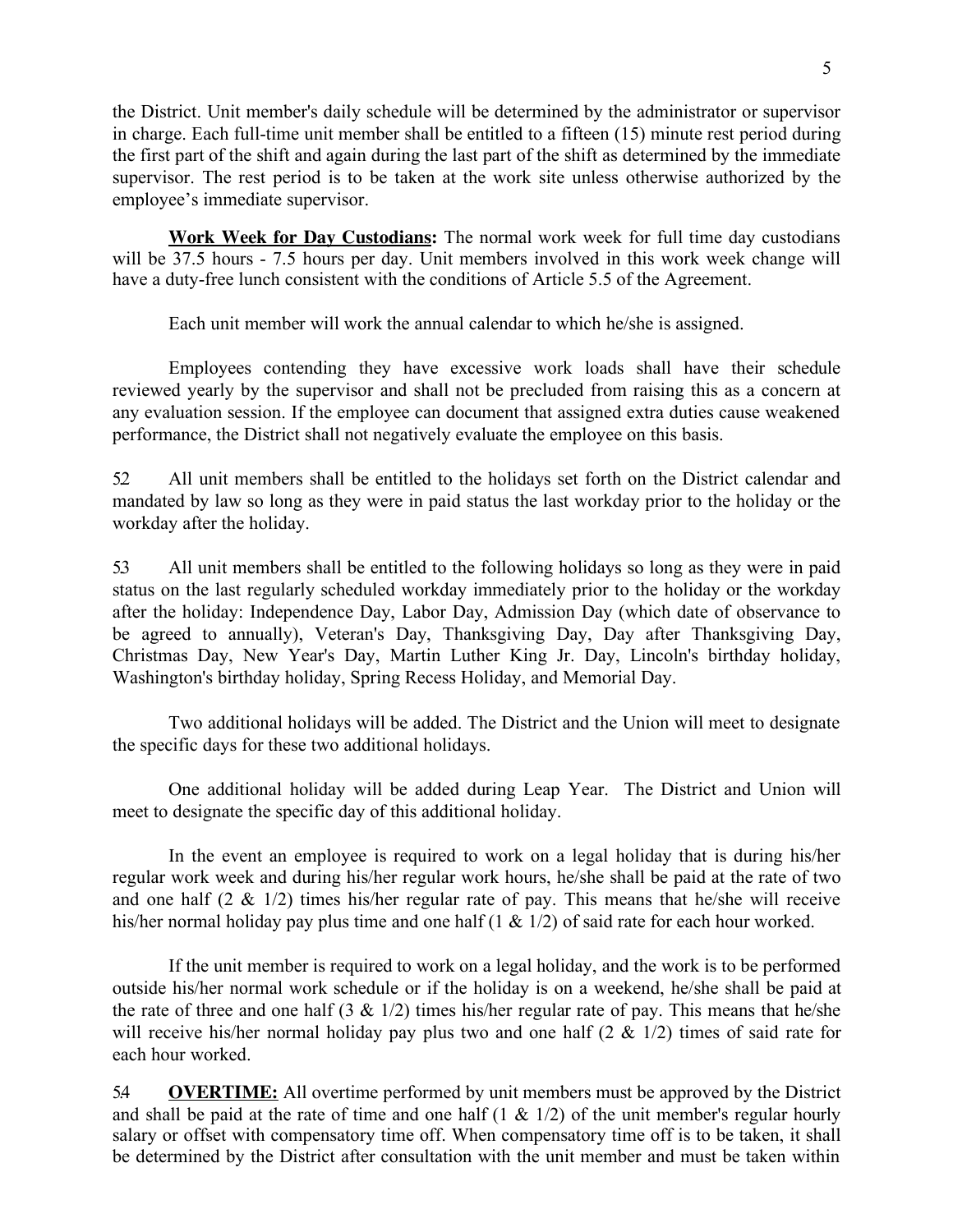thirty (30) days from the date of the overtime worked. In the event that the compensatory time off is not taken within the thirty (30) day period, the unit member shall be paid at the rate of time and one half  $(1 \& 1/2)$ .

Overtime is defined to include any time required to be worked in excess of seven and one half (7.5) hours in any one (1) day and in excess of thirty seven and one half (37.5) hours in any calendar week. For the purpose of computing the number of hours worked, time during which an employee is excused from work because of holidays, sick leave, vacation, compensating time off, or other paid leave of absence shall be considered as time worked by the unit member.

For those unit members working an average workday of four (4) hours or more during the workweek and who are required to work on the sixth or seventh day following the commencement of the workweek shall be paid at the rate equal to time and one half  $(1 \& 1/2)$  the regular rate of pay of the unit member designated and authorized to perform the work. A unit member having an average workday of less than four (4) hours during a workweek shall, for any work required to be performed on the seventh day following the commencement of the workweek, be compensated for at a rate equal to one and one half  $(1 \& 1/2)$  times the regular rate of pay of the unit member designated and authorized to perform the work.

When the need to assign overtime arises, it shall first be offered to a qualified employee performing like work on the job where overtime is needed. If overtime work is scheduled in advance and involves a separate assignment, it shall be offered first to the most senior qualified and available employee customarily performing the needed work. If refused, the next most senior and available employee customarily performing the needed work shall be offered the work. However, in an emergency, (as noted in Article 12.3) the District shall assign the overtime as necessary to insure that the work is performed.

If an employee is not rightfully offered such overtime, the affected unit member(s) shall receive one hour of overtime pay and shall be given the opportunity to work an overtime assignment equal to the number of hours that should have rightfully been offered to the unit member(s). This assignment shall be scheduled within one week of the missed assignment or at a mutually agreed upon date and time. If the District fails to offer the affected employee an overtime assignment within one week of the missed overtime assignment, the District shall pay the employee an additional hour of overtime.

In the event that the District did not have reasonable notice that work needed to be performed and that work is of the nature that, upon learning of it, it must be performed within 24 hours of being noticed, or the extent of the work needed to be performed is such that the District does not have the manpower and/or equipment to perform the work, the overtime procedure may be bypassed. However, bypassing the overtime process is a last resort that occurs only after management has made an effort to plan ahead or is unable to plan ahead due to unforeseen circumstances such as those resulting in the compromised structural integrity of buildings; hazards to the health and safety of people on our property; and/or would make it necessary to shut down a district program.

5.5 **LUNCH PERIODS:** All full-time unit members (7.5 hours) shall be entitled to an unpaid duty-free lunch period of not longer than one (1) hour nor less than one-half (1/2) hour which shall normally be scheduled at or near the midpoint of each work shift.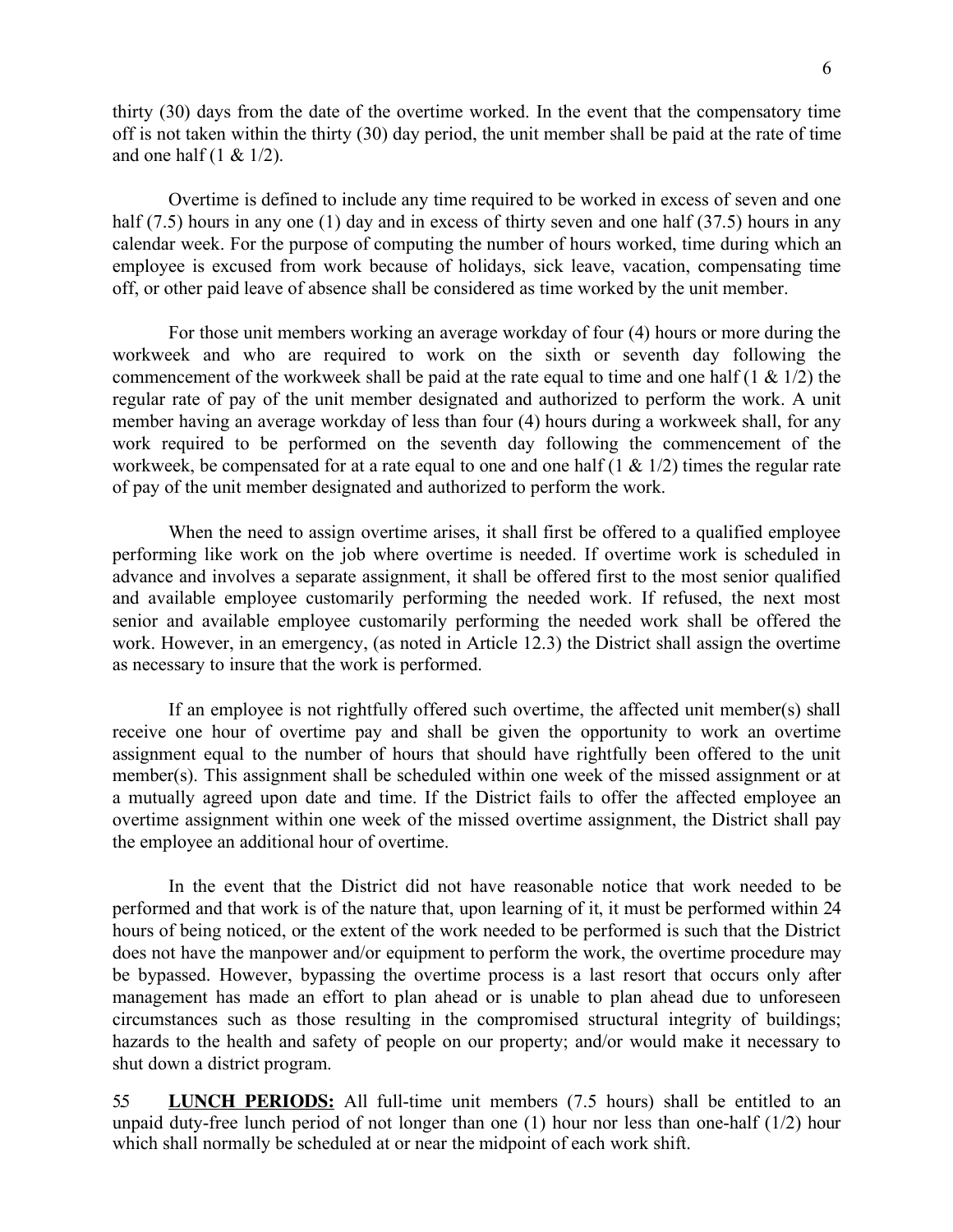5.6 **CALL-BACK TIMES**: Any full-time unit member (7.5 hours) called back to work after completion of his/her regular assignment and after having left the work site shall be compensated for at least two (2) hours of work at the overtime rate, irrespective of the actual time required to render service.

5.7 **INCONSISTENT DUTIES:** A unit employee may be required to perform duties inconsistent from those assigned to the position provided that his/her salary is adjusted upward for each full day he/she is required to work out of classification and at such amounts as will reasonably reflect the duties required to be performed outside his/her normal assigned duties. Employees will not be scheduled so as to circumvent the intent of this subsection.

5.8 **ADJUSTMENT OF ASSIGNED TIME FOR FRINGE BENEFIT PURPOSES:** A unit member who works a minimum of thirty (30) minutes per day in excess of his/her part-time assignment for a period of twenty (20) consecutive working days or more, shall have his/her basic assignment changed to reflect the longer hours in order to acquire sick leave, vacation leave, and all other leaves and benefits conferred by law.

# **ARTICLE 6: LEAVES OF ABSENCE**

Any permanent Bargaining Unit Member with justifiable reason may, upon request, be granted a leave of absence by the Board.

No leave of absence may extend beyond the close of the current school year except by renewal by the Board. A unit member who has been on leave for more than one (1) year will not be eligible for a renewal, except as otherwise indicated in this Article or approved by the Superintendent. The member's salary is computed upon a per diem basis when adjustments are necessary.

Unless otherwise specified by the District, all unit members on leave must notify the District by March 1 as to whether he/she will return to employment for the following year. Such notification will be binding on the District and the bargaining unit member and failure to notify the District by March 1 or failure to subsequently fulfill the commitment on March 1 will be considered a voluntary resignation unless unusual circumstances warrant reconsideration by the Board of Education.

6.1 **ILLNESS**: Sick leave of one (1) day per month effective on the last day of each month cumulative to 10, 11 or 12 days a year depending on the service year of the unit member shall be allowed. Such sick leave is accumulated indefinitely and is transferable in accordance with the Education Code. Disability relating to pregnancy while a unit member is rendering paid service to the District shall be treated as in illness when certified by the unit member and her doctor. In case of absences of more than five (5) consecutive days, a certificate of illness of injury must be presented to the Superintendent's offices signed by a regularly licensed physician or by an official of any well-recognized church or denomination by whom the unit member has been treated for illness or injury. In the event of collective refusal to provide the services or for other valid reasons, the District may require such a certificate of illness or injury for absence of less than five (5) days.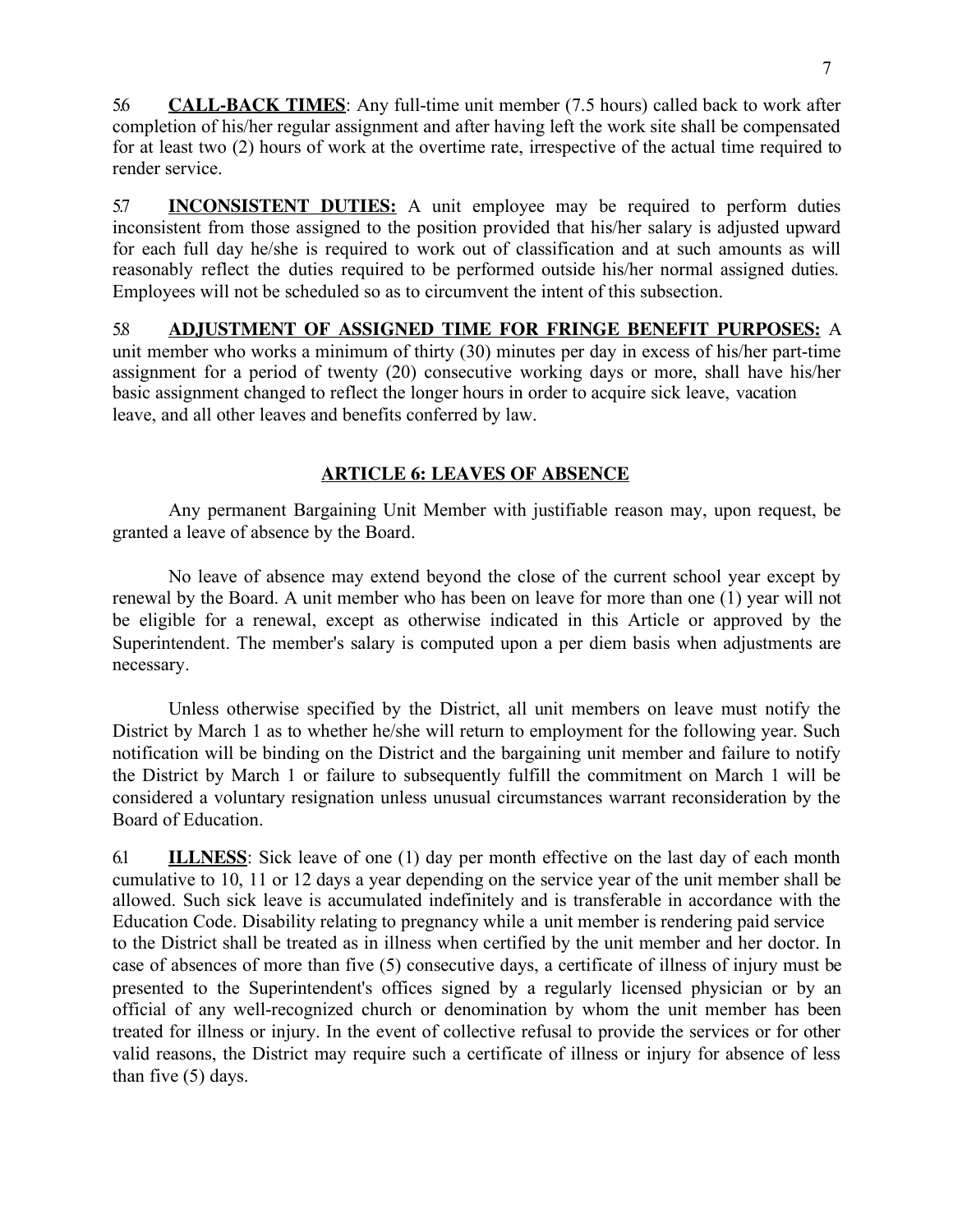6.2 **OCCUPATIONAL LEAVE:** A unit member who has been employed for one (1) year (except substitute and limited term employees) who is absent from duty because of illness or injury resulting from an accident or condition which qualified under State Workers' Compensation Law, shall be granted an occupational leave for each such accident. The number of days for any one such leave or the total number of days in one school year for more than one such leave shall not exceed sixty (60) days.

Only absences which are supported by a doctor's certificate and have been verified by the District's Workers' Compensation Administrator to be the result of work-connected injury or illness can be paid under the occupational leave policy.

During the period an employee is receiving his/her regular salary from the District, he/she is required to assign to the District all temporary disability payments received from the District's Workers' Compensation Administrator. During the previously referenced sixty (60) days of occupational leave, changes to the unit member's sixty day occupational leave balance shall be reduced by one (1) day for each day of authorized absence regardless of temporary disability payment paid by the District. Should the sixty day period be exhausted, subsequent deductions to an employee's personal illness leave, earned vacation leave, and compensatory time, if any, shall be reduced only by that amount necessary to provide a full day's wage or salary when added to temporary disability benefits.

When all available leaves of absence, paid or unpaid, have been exhausted and if the employee is not medically able to assume the duties of his/her position, he/she shall, if not placed in another position, be placed on a reemployment list for a period of thirty-nine (39) months. He/she may be placed on unpaid leave of absence at which time he/she shall be granted paid health insurance benefits in the same manner as though he/she were an active regular employee of the District. When available, during the thirty-nine (39) month period, he/she shall be employed in a vacant position in the class of his/her previous assignment over all other available candidates except for a reemployment list established because of lack of work or lack of funds, in which case, he/she shall be listed in accordance with appropriate seniority regulations.

An employee while receiving occupational leave benefits must remain in the state of California unless the Board of Education authorizes travel outside the state.

6.3 **BEREAVEMENT LEAVE:** No deduction in salary will be made for absence due to death in the immediate family. The term "immediate family" means the following persons: mother, father, grandmother, grandfather, grandchild, stepbrother, stepsister, stepson, stepdaughter, or foster child of the member of the bargaining unit or spouse of the member of the bargaining unit, and the spouse, son, son-in-law, daughter, daughter-in-law, brother or sister of the member of the bargaining unit or spouse, domestic partner or significant other living in the immediate household, or any relative living in the immediate household of the member of the bargaining unit. Not more than three (3) days of absence, or five (5) days if travel of over 200 miles is necessary, shall be allowed, and further, no deduction will be made from the sick leave entitlement of the member of the bargaining unit. In the event of the death of an employee's spouse or child, an additional five (5) days will be added. If absence is due to death of a relative not listed above, or because of the death of a friend, the unit member may use personal necessity/sick leave assuming he/she has sick leave available.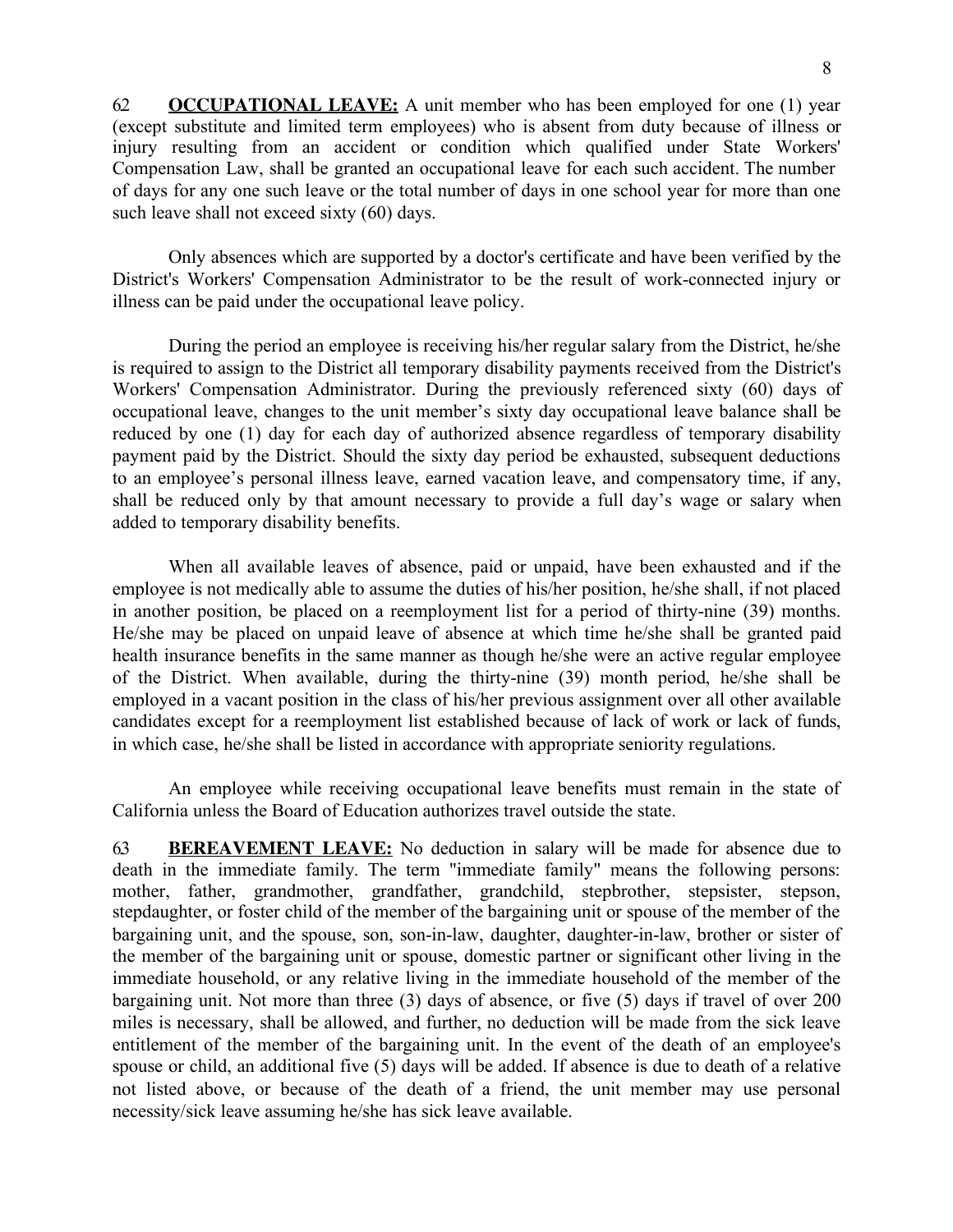6.4 **MILITARY LEAVE:** Unit members requiring a leave for military service shall submit a request to the Superintendent for Board approval. Such leave shall expire after ninety (90) days from the date of service discharge. The unit member shall be reinstated to his/her position upon written request supported by competent proof that the unit member is capable of performing the duties of said position. He/she shall have an absolute right to be restored to his/her former office or position and status formerly held by him/her upon the termination of such military duty.

A unit member with more than one year's service in the District shall be entitled to receive his/her salary or compensation as such public employee for the first thirty (30) calendar days of any such absences but not in excess of thirty (30) days in an one (1) fiscal year.

6.5 **JURY LEAVE:** When a unit member is required to be absent to serve on jury duty, the unit member shall receive his/her regular salary less the amount of money received for said duty. All jury duty fees shall be endorsed and returned to the District.

6.6 **PATERNITY LEAVE:** Paternity leave of one day will be granted without loss of pay during or immediately after the confinement of the wife of the employee.

6.7 **PERSONAL NECESSITY LEAVE:** A unit member of the District may use his/her accumulated sick leave in cases of personal necessity. Use of sick leave under this Article is limited to seven (7) days in any school year.

Reasons which shall be considered as personal necessity under this policy shall be limited to the following:

6.7.1 Death of a Member of his Immediate Family: (This would be in addition to normal bereavement leave.)

6.7.2 Accident Involving His/Her Person or Property or the person or property of his/her immediate family of such an emergency nature that the immediate presence of the employee is required during his workday.

6.7.3 Appearance in Court or before any administrative tribunal as a litigant, party or witness under subpoena or any order made with jurisdiction.

6.7.4 Serious or Critical Illness of a member of the immediate family, calling for services of a physician, and such an emergency nature that the immediate presence of the unit member is required during his workday. A unit member shall request such leave in writing at least three (3) days in advance except for incidents involving a), b), and d) above. Upon return, a unit member may be required to submit additional proof to substantiate the personal necessity.

6.7.5 Unit members may use two of the seven days of personal necessity leave without disclosing the purpose of the leave. However, such leave requires advanced notification, must comply with the general purpose of personal necessity leave (non-vacation day), and no more that five (5) percent of the unit may use such leave on the same day.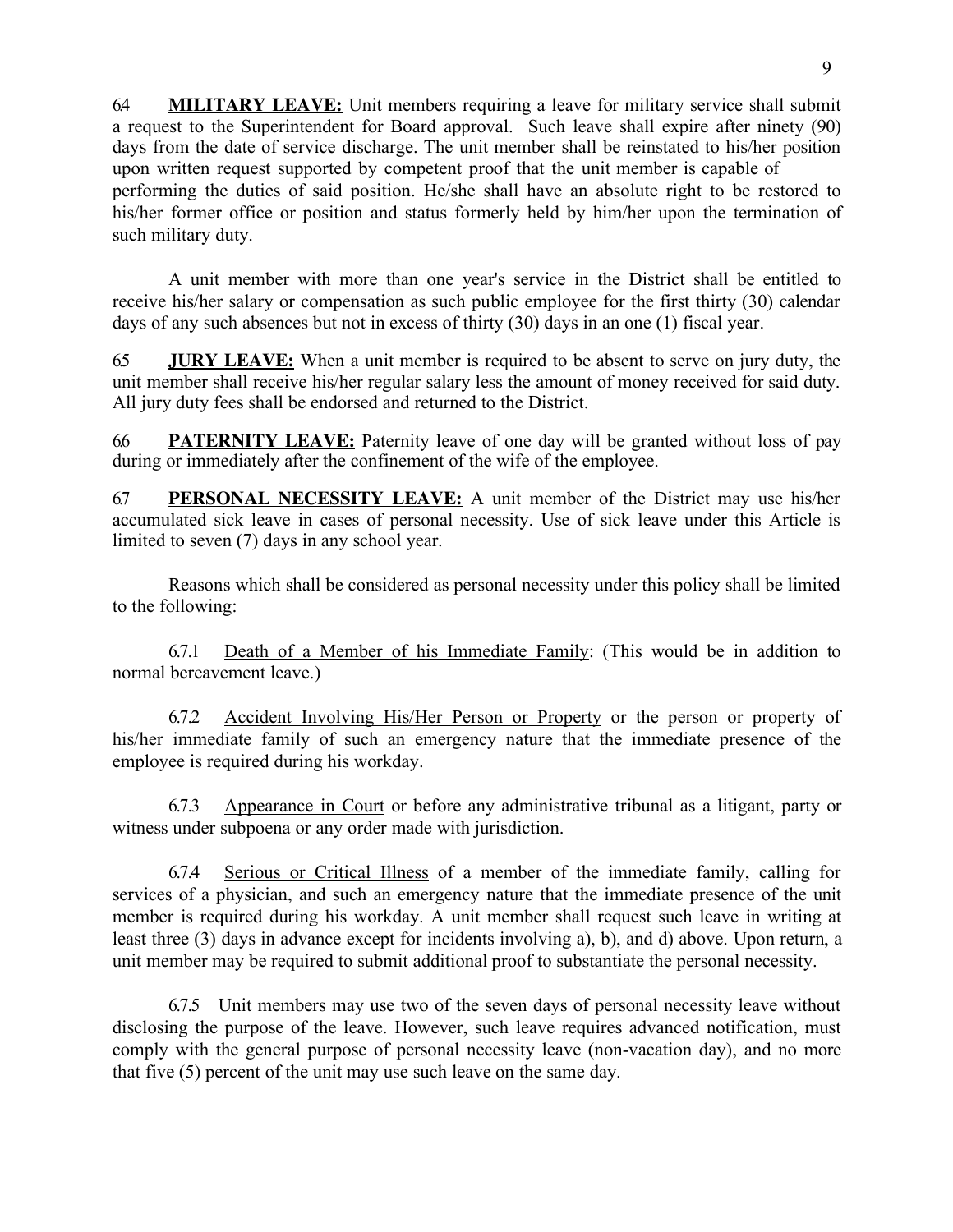#### **ARTICLE 7: VACATION**

After each year during the first four (4) years with the District, a unit member will be entitled to five-sixths (5/6ths) of a workday of vacation for each full month worked.

After five (5) continuous years with the District, an employee will be entitled to one and one-fourth (1 & 1/4th) days of vacation per full month worked.

After ten (10) continuous years with the District, an employee will be entitled to one and two-thirds (1 & 2/3rds) days of vacation per full month worked.

This shall be interpreted to mean that during the fifth year, the unit member will commence earning vacation time at the rate of one and one-fourth  $(1 \& 1/4th)$  days per month, and during the tenth year, at the rate of one and two-thirds  $(1 \& 2/3$ rds) days per month.

Annual vacation must be used entirely before the end of twelve (12) months following the year in which earned. Vacation unused at the end of this specified period shall be paid in a lump sum.

New unit members starting on other than the first working day of the month will begin earning vacation on the first day of the following month. For them, earned vacation shall not become a vested right until completion of six (6) months of employment.

Vacation entitlement for employees working less than a twelve (12) month year shall be calculated as a ratio proportionate to the full twelve (12) month working year.

Vacation schedules shall have prior approval of the immediate supervisor.

The fiscal year (July 1 to June 30) has no relationship to vacations.

#### **ARTICLE 8: SALARY AND FRINGE BENEFITS**

A 5.19% salary schedule increase shall be applied to the 2021-22 Teamster/Trades salary schedule retroactive to July 1, 2021.

A 3.25% salary schedule increase shall be applied to the 2019-20 Teamster/Trades salary schedule retroactive to July 1, 2019.

A 3.5% salary schedule increase shall be applied to the 2017-18 Teamster/Trades salary schedule retroactive to July 1, 2018.

A 2.0% salary schedule increase shall be applied to the 2017-18 Teamster/Trades salary schedule retroactive to July 1, 2017.

A 2.5% salary schedule increase shall be applied to the 2016-17 Teamster/Trades salary schedule retroactive to July 1, 2016.

A 5.0 % salary schedule increase shall be applied to the 2015-16 Teamsters/Trades salary schedule retroactive to July 1, 2015.

A 3.25% salary schedule increase shall be applied to the 2014-15 Teamsters/Trades salary schedule retroactive to July 1, 2014.

For the 2013-14 school year, effective July 1, 2013, a permanent and ongoing seven (7)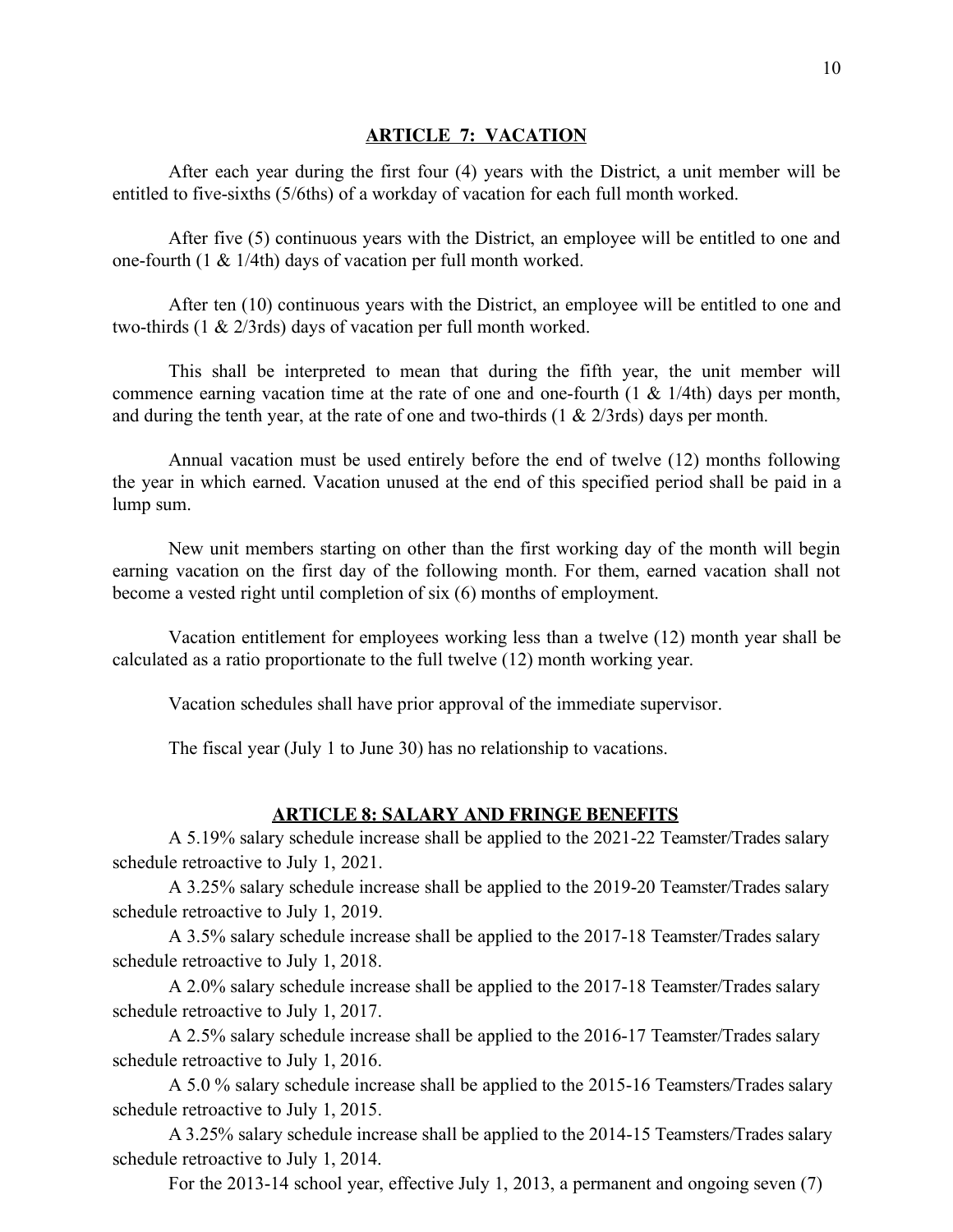percent increase to the Teamsters/Trades salary schedule 11

3% increase on salary retroactive back to July 1, 2007. No lay offs or reduction in hours for current employees during the 2008-2009 school year. This provision does not include positions that become vacant during the 2008-2009 school year.

Contingency Reopener for 2008-2009: For the 2008-09 school year the 2007-08 salary schedule shall be maintained without a reopening for negotiations unless either of the following contingencies occur: (a) Positive Funding Contingency: Negotiations may be reopened for 2008-09 if the District's unrestricted general fund receives more total revenue than received in the prior year (2007-08). In making this determination categorical and other funding sources shall be considered to ensure that the actual funds received from the net funded base revenue limit (funded means deficit factor applies) for 2008-09 exceeds what was received in 2007-08. This is approximately \$1.3 million more unrestricted general fund revenue than the District forecast in its March 2008 budget projection for 2008-09. The District shall in good faith inform the Union in writing within 30 calendar days of the adoption of the State Budget whether it is expected that the needed funding will be received to qualify for the reopener. The Union shall then have 30 calendar days to challenge the District's determination or accept it. If accepted and the determination is positive the Union may notify the District in writing of the reopening of the Agreement for negotiations within 30 calendar days of the acceptance. If challenged, the determination shall be subject to the grievance procedure. If the challenge is upheld and the determination is positive (unrestricted general fund revenues for 2008-09 are projected to exceed those received in 2007-08 as described above), the Union may notify the District in writing of the reopening of the Agreement for negotiations within 30 calendar days of the final resolution of the challenge. Reopened Negotiations: If such a reopening occurs due to a useable increase in the unrestricted general fund not offset by other State imposed actual or de facto revenue reductions, negotiations shall be based on all the circumstances and conditions that apply at that time including the guideline that the bargaining unit would benefit from such new funds in proportion to their share over the overall unrestricted general fund budget expenditures.

For the 2001-2002 school year total compensation shall increase by the equivalent of a five and one-quarter percent (5.25%) increase over the 2000-2001 salary schedule. It is further agreed that the Union and the District shall meet and determine the allocation of the total compensation improvement prior to submission of the Agreement to the Governing Board for approval, including allocating one-quarter percent (0.25%) for reclassifications.

For the 2002-2003 school year the total compensation increase shall be determined by increasing the 2001-2002 salary schedule by the same percentage as the State determined funded cost-of-living adjustment which will be applied to the District's base revenue limit (hereinafter "funded COLA"). The funded COLA shall be the portion of the statutory COLA actually funded by the State Legislature during 2002-2003. For example, if the statutory COLA for the State is 2.15% and this amount is funded by the Legislature and received by the District, then this percentage increase shall be available for salary improvement and/or fringe benefit increases.

Once the State Budget is signed by the Governor showing the funded statutory COLA applicable to school districts, a forty (40) calendar day review period shall commence. On the forty-first calendar day the above 2002-2003 total compensation formula shall become final unless the Association and/or the District has given written notice of seeking a reopening of the Agreement of salary and fringe benefits. If the Association or the District determines in good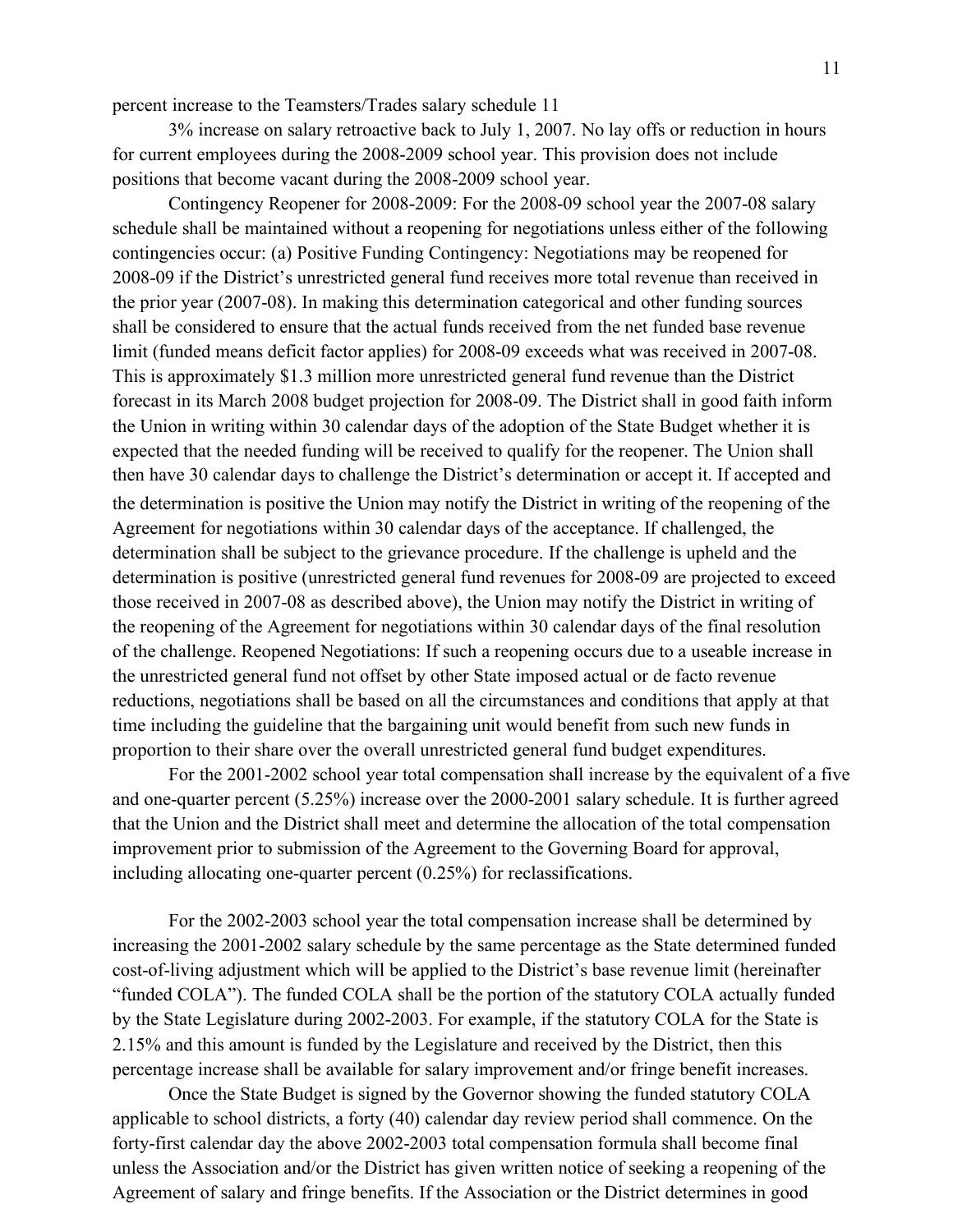faith that the funded COLA does not properly represent the actual impact of the State Budget on the District, either party may file with the other a written "Notice of Reopening" during the forty-day review period.

Notice of Reopening must include the basis for claiming that the funded COLA inadequately represents the impact of the State Budget on the District. The claims can only be supported by a showing that the Legislature: (a) reduced or added categorical or other funding such as to significantly impact the availability of General Funds, and/or (b) provided COLA adjustments to non-General Fund programs and/or other funding such as to significantly impact the availability of General Funds. Funds received by the District for increased growth are intended to offset range and column costs and are not intended to be a basis for either the Association or the District to reopen the Agreement. Additionally the Notice of Reopening must include an adjusted funded COLA which sets forth the party's good faith determination of the percentage increase that should be used to replace the "funded COLA" established by the Legislature.

Each party receiving a Notice shall have ten calendar days to accept the adjusted funded COLA specified in the Notice. If this does not occur, the Agreement shall be reopened for the limited purpose of negotiating the 2002-2003 salary and fringe benefitchanges. In the event that the District does not receive the full funded COLA within the 2002-2003 school year, the District shall either make immediate adjustments to the salary schedule to reflect actual funds received and/or remove the portion of the "funded COLA" not actually funded from continuing as part of the 2003-2004 salary schedule.

Any dispute regarding the 2002-2003 Total Compensation Settlement Formula determination and the potential reopening of the Agreement for this purpose shall be exclusively resolved through the Unfair Practice provisions of the Public Employment Relations Act.

For the 2004-2005 school year the salary schedules, differentials, and fringe benefits annual amount (full-time \$5,238) shall be maintained. Additionally it is agreed that a one percent off the schedule amount shall be paid to the bargaining unit members in a manner agreed to between the District and the Union.

It is agreed that if any other bargaining unit receives compensation improvement for the 2004-2005 school year, Article 8 shall be reopened for the purpose of considering a comparable percentage increase.

8.1 **LONGEVITY:** Teamsters/Trades longevity shall consist of five (5) steps as designated below. These steps shall be calculated in the same manner that longevity is calculated for other employee groups:

> Year  $8 =$  Step  $5 + 2.5\%$ Year  $13 =$  Step  $5 + 5\%$ Year  $18 =$  Step  $5 + 7.5\%$ Year  $23 =$  Step  $5 + 10\%$ Year  $28 =$  Step  $5 + 12.5\%$

8.2 **CERTIFICATION DIFFERENTIAL:** Bargaining Unit Members may apply for a two percent differential for pre-approved certifications related to the member's job duties and of benefit to the District. The certificate must be issued by a governmental unit, academic institution, or equivalent entity following a formal education program. Such qualifying training/education must be taken outside regular working hours and at the employee's expense. Normally the pre-approval for the differential must occur in the fiscal year immediately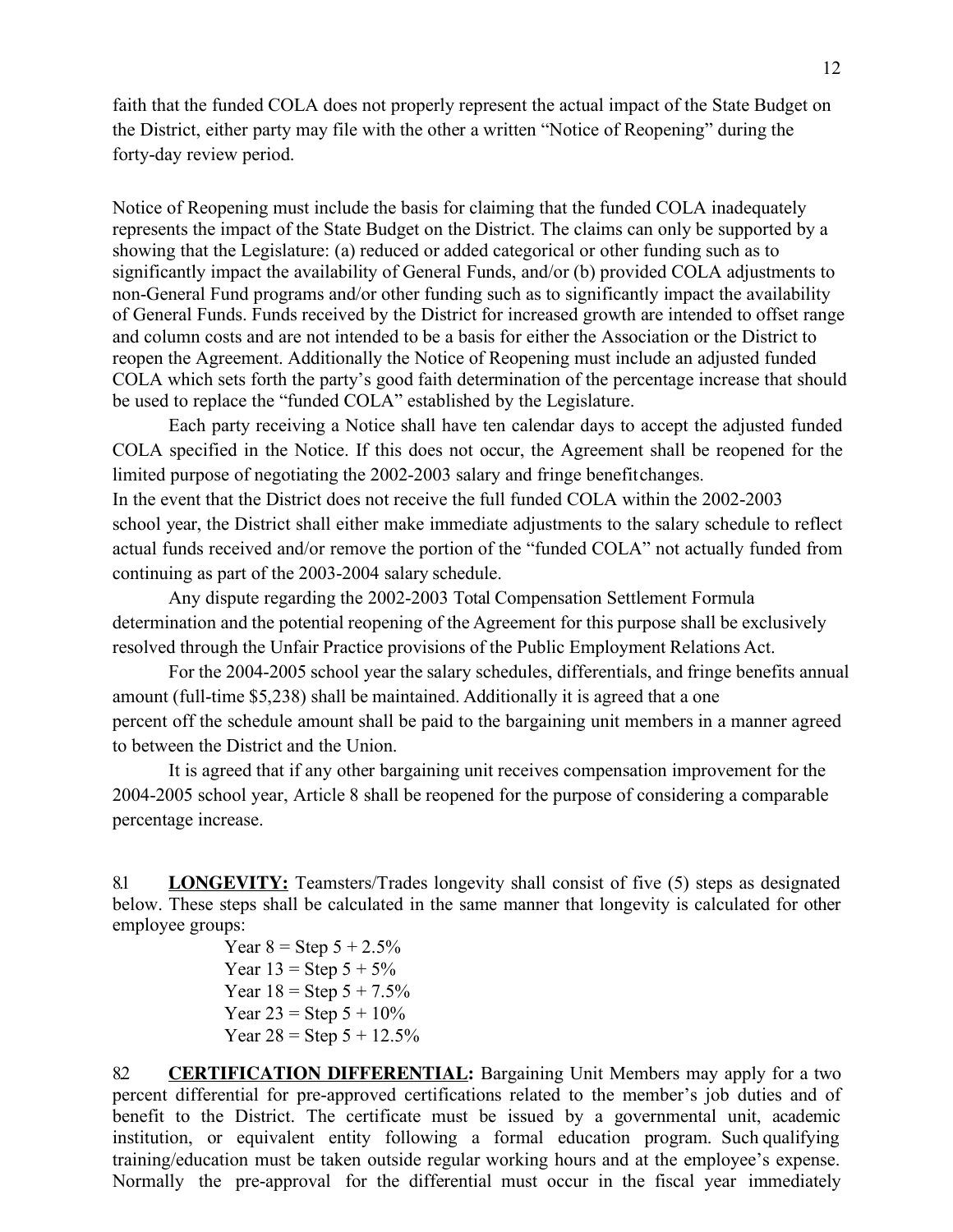preceding actual payment for the differential. Such payments shall commence at the beginning of the month immediately following receipt of the certificate. Payment will only be made for as long as the certificate is current and of benefit to the District.

When application is made for pre-approval it shall be acted upon by a committee of two representatives from the district and two from the Union. If the committee deadlocks, the deciding vote shall be made by the Assistant Superintendent for Human Resources. The written decision of the committee shall be provided to the applying Bargaining Unit Member within 15 days of the committee's decision. Generally, a Bargaining Unit Member will not be preapproved for more that one qualifying certification under this provision.

# 8.3 **FRINGE BENEFITS:** Effective April 1, 2015, the amount shall be increased by

\$217.68 from \$5,538 to \$5,755.68. Effective January 1, 2014, the amount shall be increased by \$300 from 5,238 to 5,538. Effective July 1, 1998, this amount shall be 5,238. Such amount is to be prorated for unit members who work less than full time in the same ratio as the regular work hours per day, days per week, weeks per month, or months per year as such part time unit members bear to seven and one half (7.5) hours a day, thirty seven and one half (37.5) hours per calendar week, four (4) calendar weeks per month, or twelve (12) calendar months during school year.

Teamster/Trades employees working thirty (30) hours or more per week shall be required to participate in one of the district's dental plans.

The parties agree to a Section 125 Plan option for premium conversion only.

8.4 **RETIRED CLASSIFIED PERSONNEL HEALTH INSURANCE:** The District shall pay health insurance premiums for retired unit members as follows:

8.4.1 Individuals who were part of the Teamster/Building Trades Unit and were receiving health benefits paid by the District as retirees shall continue to receive the health plan in which currently enrolled on the date of this Agreement. The maximum amount of the District contribution shall be the amount paid by the District for the retired individual on October 24, 1983.

Persons receiving retiree health benefits on October 24, 1983, will receive the supplemental health plan when qualified for Medicare or at age 65, whichever comes sooner. Dental insurance is not included in this provision. Benefits under this provision shall be integrated with Medicare or other medical benefits, but the District shall pay no part of the cost of Medicare.

8.4.2 For unit members retiring after October 24, 1983, the following conditions will apply:

8.4.2.1 To qualify for retiree health benefits, the unit member must be 58 years of age and have had ten (10) years of consecutive service with the District.

8.4.2.2 For the member qualified in Section 8.32 (A), the District will pay health plan premiums until the member qualifies for another health plan including, but not limited to, military government or Medicare, or until the member reaches age 65, at which time the District contribution will terminate.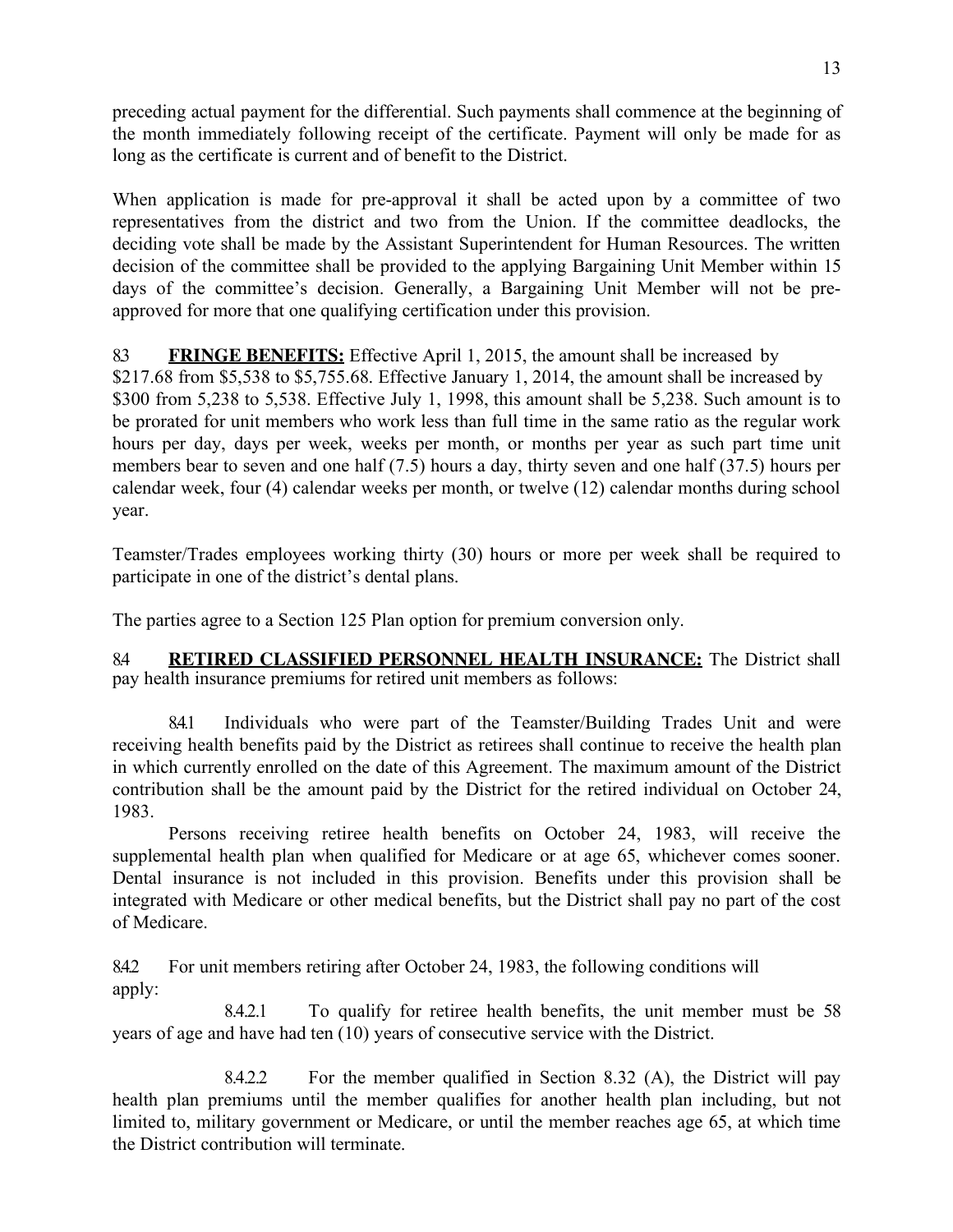8.4.2.3 For any unit member retiring after October 24, 1983, but prior to January 1, 1998, the District's contribution is limited to the actual cost of the supplemental health plan in effect for retirees, or eight hundred dollars (\$800.00) per year prorated per full time equivalent (FTE), whichever is lower.

8.4.2.4 For any unit member retiring on or after January 1, 1998, and covered by this section, the District's contribution is limited to the actual cost of the supplemental health plan in effect for retirees, or one thousand dollars (\$1,000) per year prorated per full time equivalent (FTE), whichever is lower.

8.4.2.5 Qualified retirees may continue to remain on the existing District health plan after age 65 at their own expense and with the approval of the health plan carrier.

8.4.2.6 Benefits under this provision shall be integrated with Medicare, or other medical benefits, but the District shall pay no part of the cost of Medicare.

8.4.2.7 Dental insurance is not included in this provision.

8.3.3 Bargaining Unit Members hired after January 1, 1997, are not able to participate in any District paid retiree health benefit program.

8.5 **CLASSIFICATIONS**: Unit members are classified for salary purposes by the Board upon recommendation of the Superintendent. They will be assigned to the schedules according to their job classification and years of experience.

8.6 **REVISION:** Subject to the meet and confer process, the Board reserves the right to revise the salary schedules.

8.7 **INCREMENTS:** Salary increment increases are based upon satisfactory performance by the unit member and require the written recommendation for such increase by the immediate supervisor or department head and approval by the Board or its designee.

8.8 **PAYMENT OF SALARY:** Classified employees shall receive their monthly salary warrants on the last working day of the month in which the unit member was in paid status. However, if it is determined that an error has been made in the calculation or reporting in any unit member payroll or in the payment of a unit member's salary, the District shall, within five (5) workdays, following such determination, provide the unit member with a statement of the correction and a supplemental payment drawn against available funds.

8.9 **BENEFITS OF PART-TIME CLASSIFIED EMPLOYEES:** All part-time members shall be entitled to sick leave and all other benefits conferred by law on classified employees. Part-time unit members shall be entitled to all leaves and benefits granted by the Board to a majority of the regular full-time unit members in the unit or to regular full-time employees in the same classified positions or general class of position; but such leaves and benefits will be prorated in the same ratio as the regular work hours per day, days per week, weeks per month, or months per year as such part-time unit members bear to established workday, established workweek, four (4) calendar weeks per month, or twelve (12) calendar months during the school year.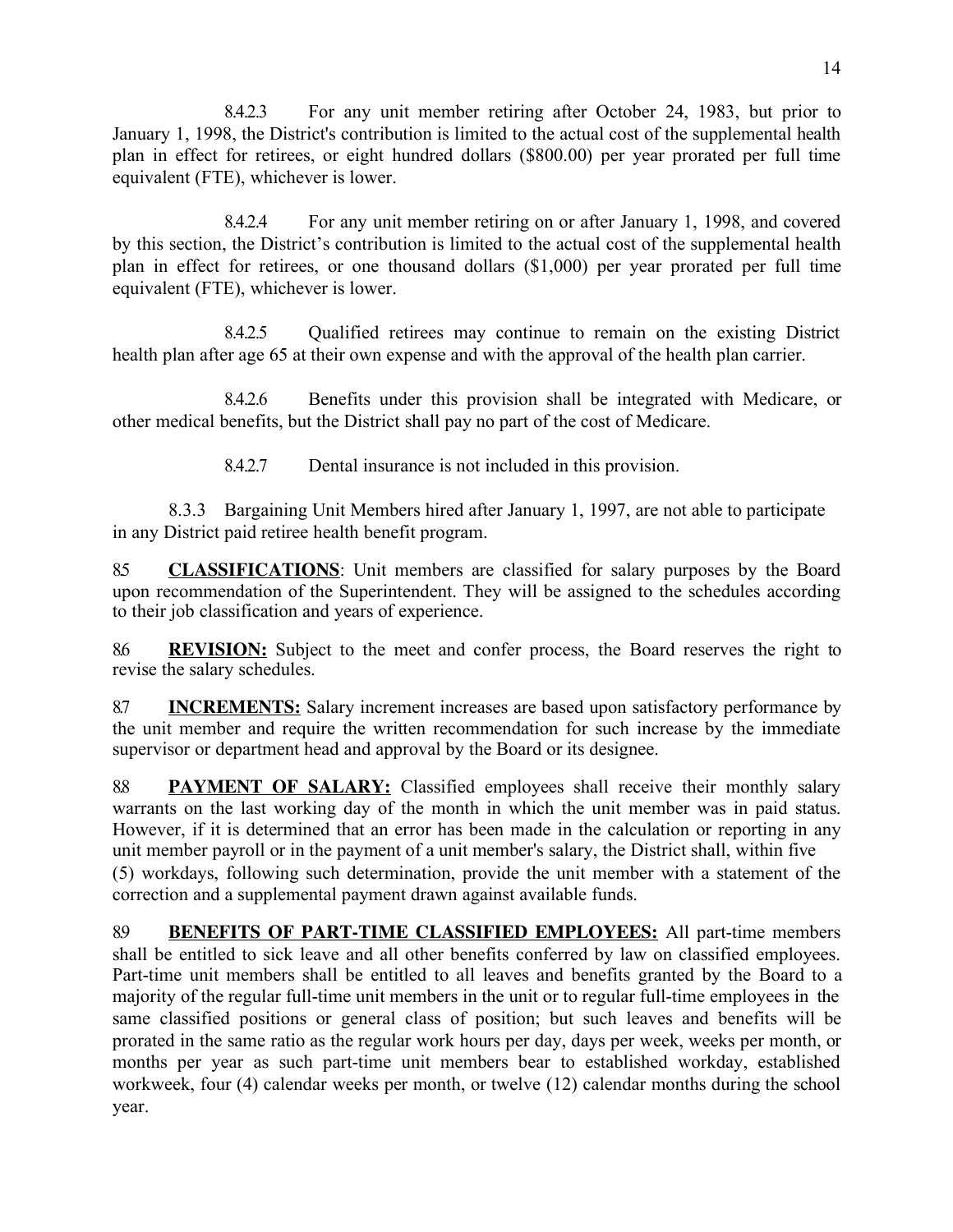Except for prorating benefits for part-time unit members as herein authorized, the Board shall provide at least the same benefits for all regular unit members in the bargaining unit as it provides for the majority of such employees.

8.10 **RESIGNATIONS:** Two (2) weeks prior notice is given to and required of unit members. The Board may accept the resignation of any unit member and may fix the time when the resignation shall take effect, which shall not be later than the close of the school year during which the resignation was presented.

8.111 **MILEAGE:** Subject to increase by the Board of Education, the District will reimburse unit members for mileage incurred on the job at the rate of twenty-nine cents (.29) per mile.

For the District Date

For Teamsters Local 856 Date

For Building Trades Date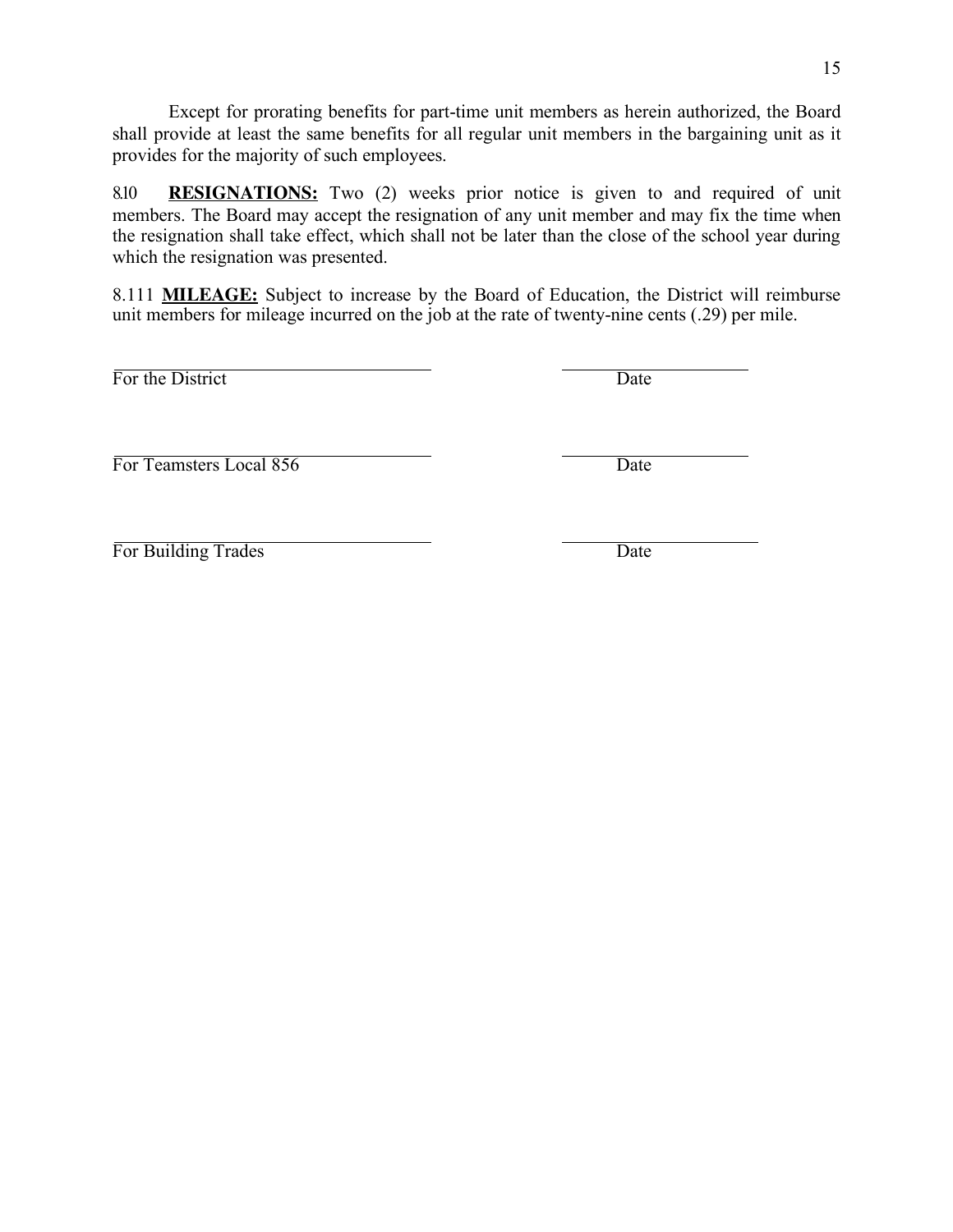# **ARTICLE 9: EVALUATION**

9.1 Evaluations shall be conducted for each bargaining unit member on existing performance appraisal forms and at intervals set forth in this section. The competence, skills and other job related characteristics of unit members are proper subjects for evaluation. However, prior to any evaluation, an attempt will be made to bring shortcomings to the attention of employees within ten (10) work days after the immediate supervisor becomes aware of the shortcoming.

9.2 Evaluation forms shall be completed for each probationary employee on or about the end of the 3rd, 6th and 11th month of his/her probationary period. The unit member shall sign the forms to indicate that he/she has read the evaluation of job performance. The evaluation forms must be completed within thirty days (30) of when they are due, unless the unit member and the Immediate Supervisor have agreed otherwise. Failure to meet this requirement shall entitle the unit member to an additional evaluation by a supervisor acceptable to the unit members

9.3 Following the probationary periods a performance appraisal form shall be completed at least once a year for each permanent unit member for a period of three (3) years; after the 3rd year, an evaluation shall be completed at least every other year. By signing the performance appraisal form, the supervisor certifies that he/she has discussed any weakness or problems noted therein with the unit member. Step increases are based on satisfactory evaluation.

9.4 When there has been a significant change in job performances, the supervisor may undertake an interim evaluation. Any interim evaluation shall specify the areas to be improved, provide, where applicable, specific recommendations for improvement, and a time frame for accomplishment of established goals.

9.5 By signing the performance appraisal, the unit member does not signify that he/she has agreed or disagreed with the report.

9.6 Classified unit members shall be evaluated by the appropriate supervisor unless otherwise designated by the department head or administrator.

9.7 Evaluations shall be made in a conference between the unit member and his/her appropriate supervisor at which time they will discuss ways and means of improving greater efficiency and productivity. Together, they will analyze the unit member's strong points and areas in which improvement may be made. An attempt will be made to bring shortcomings to the attention of employees within a reasonable time after their occurrence.

9.8 A copy of the evaluation will be given to the employee at the conference. The employee will indicate his/her knowledge of the evaluation by signing the form.

9.9 The evaluation will be forwarded to the office of the Assistant Superintendent for Human Resources on the appropriate form.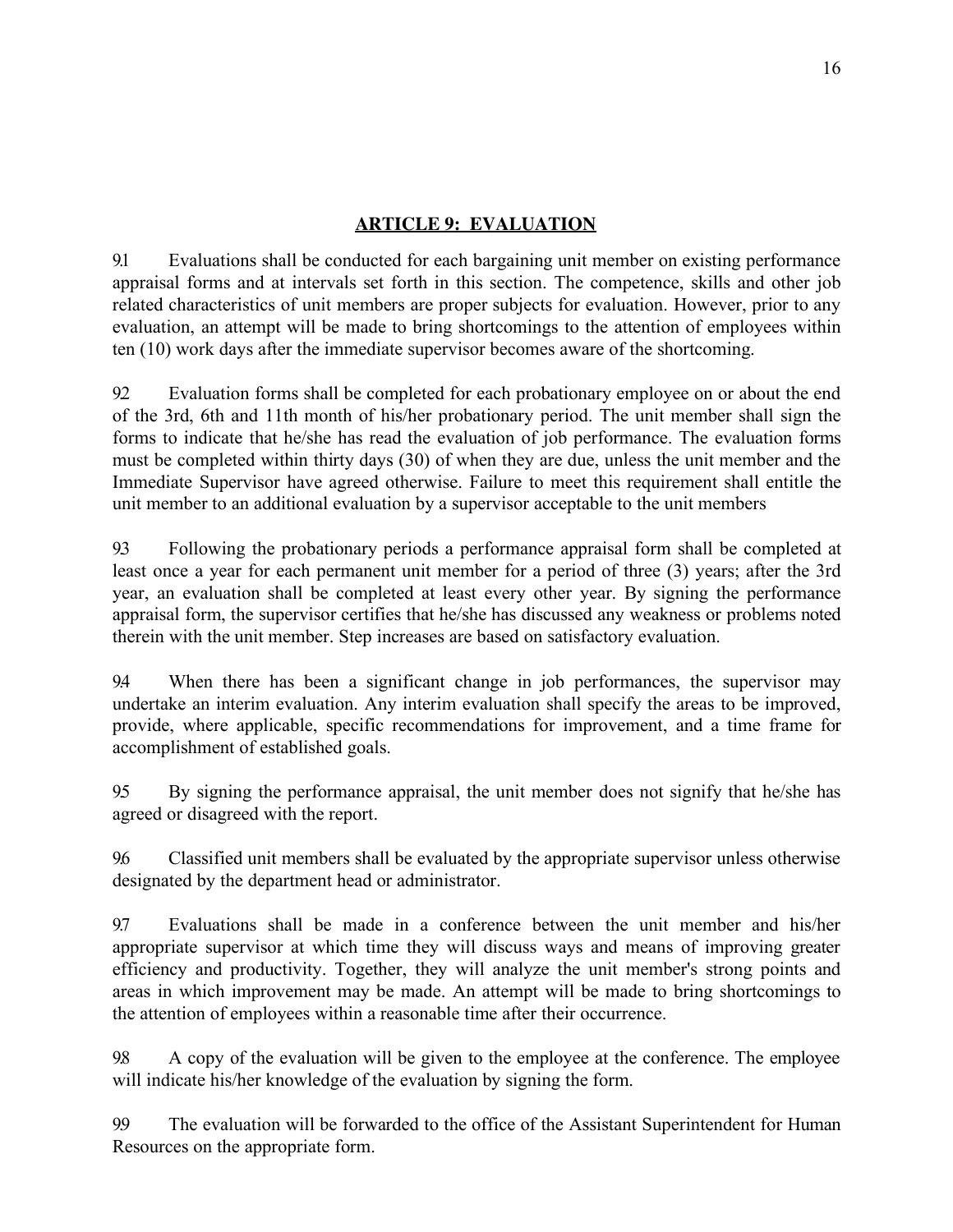9.10 Any employee who is dissatisfied with the performance evaluation he/she has received from the assigned administrator may request a review of the rating by the Assistant Superintendent, or designee, after it has been discussed with the original evaluator.

9.11 After the review, if the employee continues to be dissatisfied with the evaluation, he/she may prepare a written response which shall be attached to the evaluation and placed in theemployee's personnel file.

9.12 Any derogatory materials placed in a unit member's personnel file and/or used in the evaluation process shall first be given to the unit member along with the opportunity to attach comments thereto. All unit members shall be afforded the opportunity to review their personnel files in accordance with the pertinent section of the Education Code and to obtain copies thereof at cost.

9.13 Evaluations cover specified periods ranging from three months to two years depending on the unit member being evaluated. However, it is intended that misconduct would be brought to the attention of the unit member soon after it is discovered by the District.

9.14 The parties agree to hold an advisory meeting on the operation and substance of the evaluation article within thirty days of the signing of this Agreement. The parties shall be represented at the meeting with the understanding that any agreements reached shall be advisory only to the District and the Union.

# **ARTICLE 10: VACANCIES, TRANSFER AND PROMOTION**

10.1 All vacancies within the bargaining unit shall be posted for a period of five (5) calendar days at all work sites where employees are regularly assigned with a copy to the Union. Authorized vacancies shall be posted within 45 days of their occurrence. Vacancies may be filled by recall, promotions, transfer, or new hire. However, bargaining unit members eligible for recall or requesting transfer or promotion must be considered in accordance with the requirements of this Article before a new hire can be employed.

- 10.1.1 During the posting period, a vacancy shall not be permanently filled.
- 10.1.2 The posting shall state:
	- 10.1.2.1 The site of the vacancy
	- 10.1.2.2 The number of hours regularly assigned
	- 10.1.2.3 The job classification
	- 10.1.2.4 The position of the immediate supervisor.
- 10.2 A transfer is a movement within the same classification from one site to another.

10.2.1 Voluntary Transfers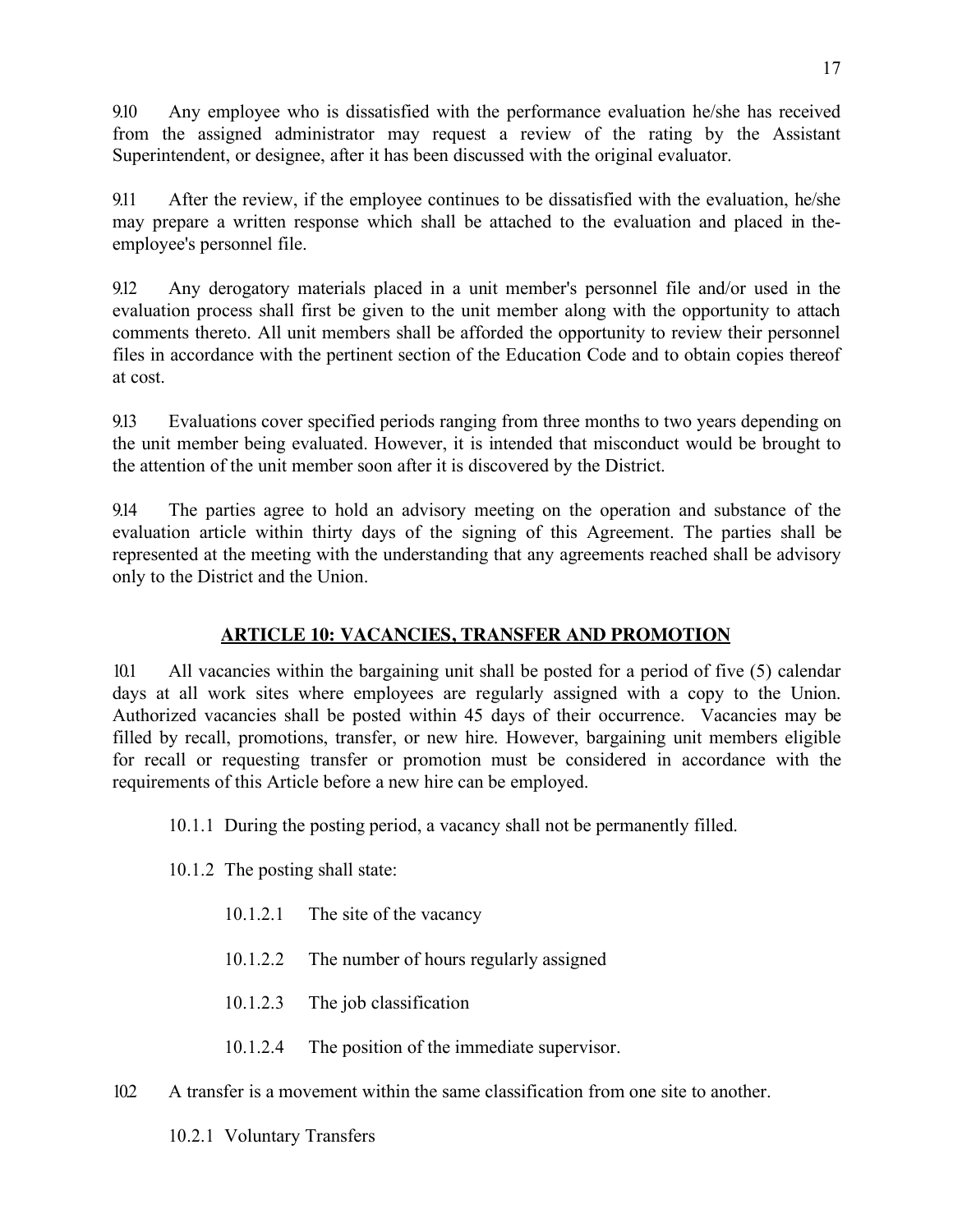10.2.1.1. An employee on leave shall have the right to have his/her Job Representative file for a transfer on his/her behalf.

10.2.1.2 If a position is vacant, and more than one employee applies for the transfers, the employee with the greatest seniority in that classification shall receive a preference.

10.2.2 Involuntary Transfer

10.2.2.1. An involuntary transfer shall not be made pursuant to this Section until there has been compliance with section 10.1 (2) and 10.2 (1) of this Article.

10.2.2.2 If a transfer is to be used to fill the vacancy and no volunteer applies or is accepted, the employee with the least seniority within the classification shall be transferred.

10.2.3 Administrative Transfer

10.2.3.1. The District may immediately transfer an employee where the employee's presence, as determined by the District Superintendent creates a clear and present danger to the life, safety, or health of any person or property at the work location or where the transfer is necessary to protect the best interest of the District.

10.2.3.2 When the involuntary or administrative transfer is made pursuant to this Section, the employee shall be given a written statement of the reason(s) for such transfer. Relevant supporting documentation shall be available upon request consistent with legal **limitations** 

10.3 A promotion is defined as a movement from a lower classification to a higher classification within the bargaining unit.

10.3.1 When a vacancy is potentially to be filled by a promotion, an Interview Committee shall be established by the Assistant Superintendent for Human Resources. The Committee shall be comprised equally of management (including individuals inside and outside the bargaining unit) and unit members approved by the Union and shall be chaired by the Assistant Superintendent for Human Resources or designee. In the case of a tie vote, the chair shall cast the deciding vote consistent with this article.

In general, a senior position (as opposed to an entry level position) will be viewed as more appropriate for the Interview Committee.

10.3.2 On the basis of the written application, resume, and references, the Human Resources Office shall determine whether a current unit member meets the minimum requirements for the position. If a unit member disagrees with the determination, this decision regarding whether the minimum qualifications are met may be appealed to the Interview **Committee** 

10.3.3 The Human Resources Office shall develop tests and establish necessary passing scores for the position. The tests shall be directly related to the actual requirements of the job as specified in the job description. Test questions or tasks may be confidentially reviewed at the District Office by the Union Business Representatives.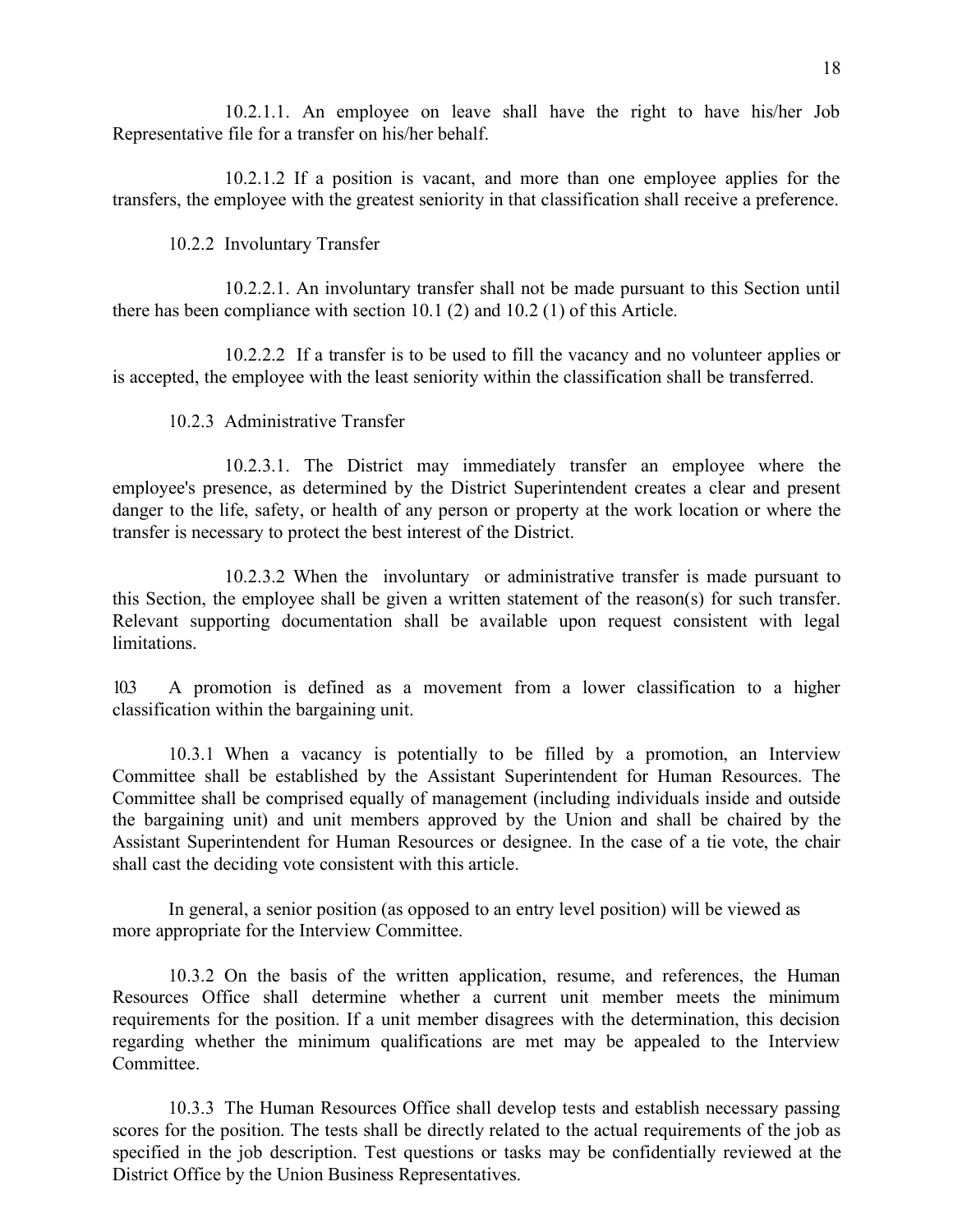10.3.4 The Interview Committee, when interviewing a current unit member for promotion, will convene to consider the list of qualified candidates. In performing this function, the Committee's review may include, but is not limited to: ability, attendance record, test scores, past performance, recent evaluations, recommendations and interviews. Preference shall be given to present employees of the District who meet the qualification criteria of the position. Seniority of the candidates will be the governing factor in his/her rank providing the candidates are otherwise similarly qualified for the position.

10.3.5 When there is only one candidate and the candidate is qualified, the Interview Committee may waive the remaining procedures of the promotion procedure.

10.3.6 Upon the employee's written request, a candidate not chosen for a position will be given specific recommendation on improvement which would increase his/her likelihood of being selected for a future position.

10.4 Definition: A "substitute" employee providing services normally performed by bargaining unit members is one replacing a bargaining unit member who is authorized to return to the District or one providing supplemental short-term services. If such short-term services are provided by District employee not substituting for an existing bargaining unit employee, such employment on a single assignment shall not exceed 30 work days (regardless of the individual(s) providing these services). Upon written notification by the Union of a violation of this provision, the assignment shall be ended or the District may petition the Board for the establishment of a new bargaining unit position.

# **ARTICLE 11: BARGAINING UNIT RIGHTS**

11.1 All Union business, discussions, and activities will be conducted by unit members or union officials outside established work hours as defined in Article 5 herein, and will be conducted in places other than District property, except when: (a) an authorized union representative obtains advance permission from the Superintendent or his designee regarding the specific time place and type of activity to be conducted; (b) the Superintendent or designee can verify that such requested activities and use of facilities will not interfere with the school program and/or duties of unit members and will not directly or indirectly interfere with the right of unit members to refrain from listening or speaking with a union representative; and (c) the Union pays a reasonable fee, if any, for expenses related to cleanup and any unusual wear or damage.

11.2 The Union may use the school mailboxes and bulletin board spaces designated by the Superintendent subject to the following conditions: (a) all postings for bulletin boards or items for school mailboxes must contain the date of posting or distribution and the identification of the organization together with a designated authorization by the Union president; (b) a copy of such postings or distributions must be delivered to the Superintendent or designee at the same time as posting or distribution; and (c) the Union will not post or distribute information which is derogatory or defamatory of the District or its personnel.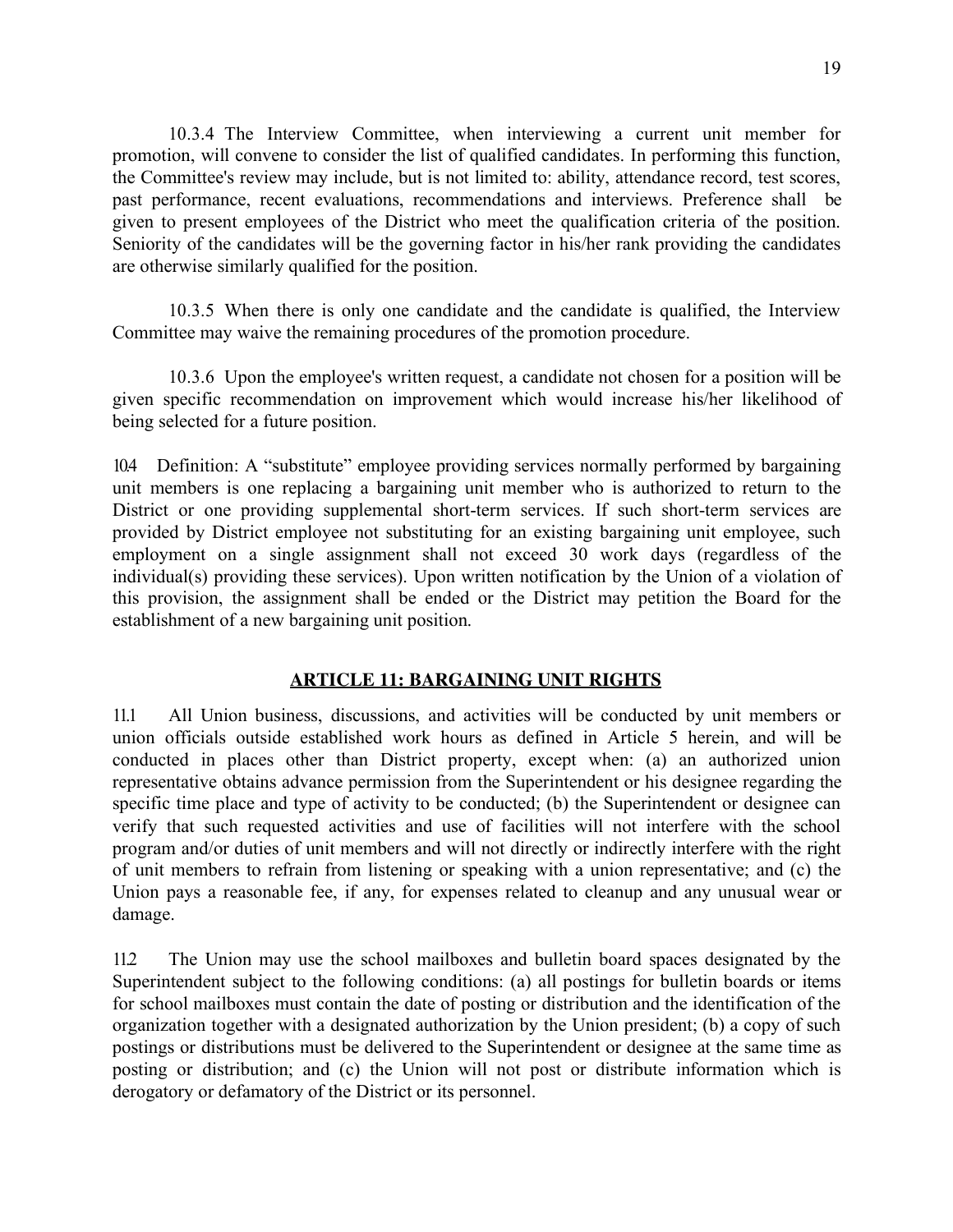11.3 The District shall grant a reasonable amount of release time to Union representatives for the processing of grievances and negotiations. Release time for stewards to investigate grievances will not be unreasonably denied.

11.4 Upon the written authorization of a unit member, representatives of the Union shall have access to all legally non-confidential information in a unit member's personnel file.

### **ARTICLE 12: DISTRICT RIGHTS**

12.1 It is understood and agreed that the District retains all of its powers and authority to direct, manage and control to the full extent of the law. Included in, but not limited to, right to: determine its organization; direct the work of its unit members; determine the times and hour of operation; determine the kinds and levels of services to be provided, and the methods and of providing them; establish its educational policies, goals and objectives; insure the rights and educational opportunities of students; determine staffing patterns; determine the number and kinds of personnel required; maintain the efficiency of District operations; determine the curriculum; build, move or modify facilities; establish budget procedures and determine budgetary allocation; determine the methods of raising revenue, lawfully contract out work; and take action on any matter in the event of an emergency. In addition, the District retains the right to hire, classify, assign, transfer, evaluate, promote, terminate, and discipline employees.

12.2 The exercise of the foregoing powers, rights, authority, duties and responsibilities by the District, the adoption of policies rules regulations and practices in furtherance thereof, and the use of judgment and discretion in connection therewith, shall be limited only by the specific and express terms of this Agreement, and then only to the extent such specific and express terms are in conformance with law. Nothing contained herein shall exempt the District from its responsibility of meeting with the Union in matters within scope of negotiations except as precluded by Article 12.3 and/or Article 20 of this agreement.

12.3 The District retains its right to amend modify or rescind policies and practices referred to in this Agreement in cases of emergency. An emergency is defined as an Act of God, such as fire, earthquake, flood or other natural disaster, or other unforeseen non-financial circumstances that have a significant impact on the operation of the district.

# **ARTICLE 13: STAFF LAYOFF**

The parties agree that in the event the District decides to lay off unit members during the life of this Agreement, the District shall follow the pertinent provisions of the Education Code when processing such layoffs.

Further, it is agreed that any negotiations relative to the impact of such layoff shall be deemed to have taken place. However, the District shall provide the Union with written notice of the layoffs together with the names of those unit members who are to be laid off.

The Union shall designate a unit member to act as a liaison with the District for the purpose of exchanging information during the processing of the layoffs.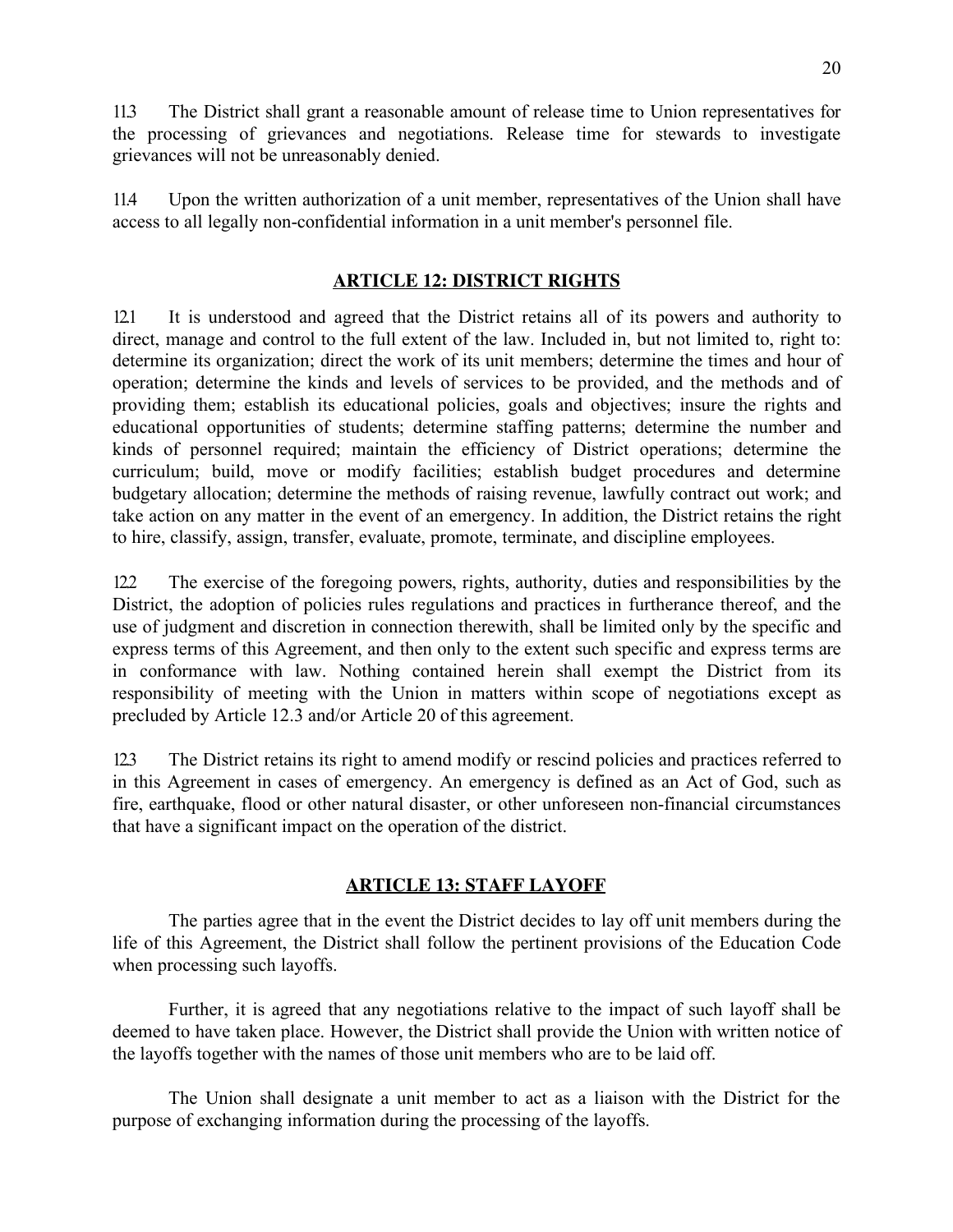Employees affected by a reduction in FTE's or layoff in accordance with applicable Education Code provisions shall be given preference in hiring for posted vacancies in other bargaining unit classifications prior to hiring outside the bargaining unit. This preference shall be applied to all vacancies occurring while laid off employees retain seniority rights within the District. In order for a laid off employee to be considered under this provision, he/she shall be required to be qualified for the vacant position.

### **ARTICLE 14: DISCIPLINARY ACTION**

14.1 The Superintendent of Schools may dismiss, suspend, or demote for cause any employee in the bargaining unit without pay during the term of service. No suspension shall be longer than ten (10) days unless approved by the Board. Although the District reserves the right to immediately dismiss, suspend, demote or otherwise discipline an employee when an employee has engaged in prohibited conduct, an employee will normally receive a written or verbal warning prior to his or her dismissal, suspension, demotion or other disciplinary action. Among the causes which shall be deemed sufficient for dismissal, suspension, demotion, or disciplinary action are the following:

14.1.1 Repeated and unexcused absence or tardiness.

14.1.2 Conviction of any criminal act.

14.1.3 Disorderly or immoral conduct.

14.1.4 Incompetency or inefficiency.

14.1.5 Insubordination.

14.1.6 Bringing intoxicants and/or drugs into or consuming intoxicants and/or drugs on any school property or reporting for work under the influence of intoxicating liquor and/or drugs.

14.1.7 Violation of any lawful regulation or order made by a supervisor.

14.1.8 Falsification of any material information on qualifications.

14.2 Bargaining unit members shall receive due process requirements prior to the Superintendent's decision to dismiss, suspend, or demote as those terms are used in this Article. This shall involve notifying the bargaining unit member of the acts or omissions for which the disciplinary action is being considered including the rule or rules which at the time are alleged to have been violated. The bargaining unit member shall have the right to representation by the Union and an appropriate opportunity to present his or her response before the Superintendent or designee. Upon request the bargaining unit member shall be entitled to review those portions of written documentation or other physical evidence that has been relied in initiating this process and could otherwise be admitted in an administrative or judicial proceeding. The Superintendent shall then issue a written statement regarding the disciplinary action. Nothing in this process shall prevent the Superintendent from taking the immediate action of placing a unit member on administrative leave pending completion of the due process requirements.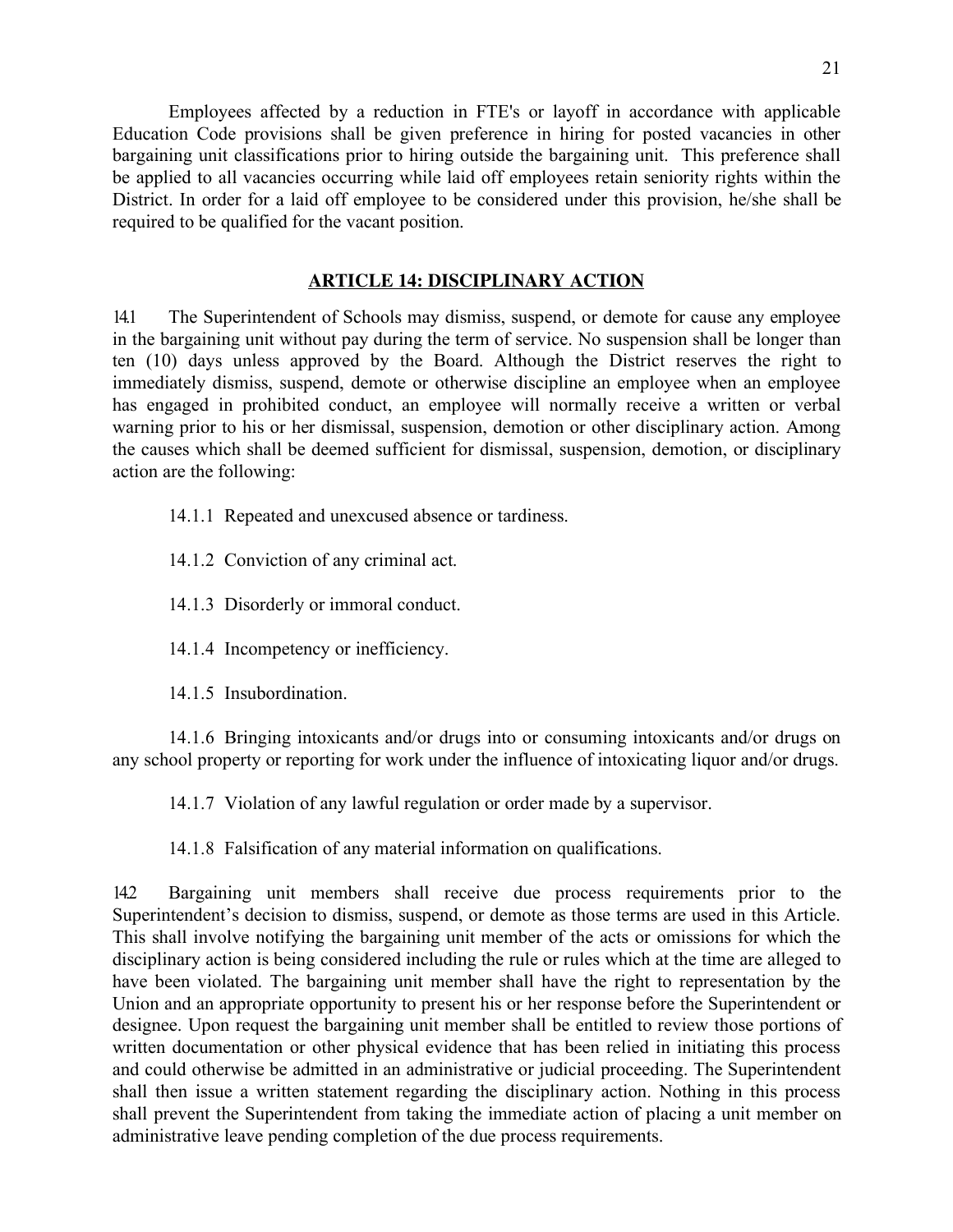14.3 No disciplinary action shall be taken for any cause which arose prior to the employee becoming permanent, nor for any cause which arose more than two (2) years preceding the date of filing of the notice of cause.

14.4 Employees may appeal such action by requesting, in writing, a hearing before the Board of Education. This request must be filed with the Superintendent within five (5) days of said action. Such request must cite the charges, an admission or denial of the charges, and the reasons why the order of dismissal, suspension, or demotion should not become final. If the employee does not request such hearing within five (5) days, the order of the Superintendent shall become final.

Upon receipt of an appeal from a dismissal, suspension or demotion for cause, the Board shall order a hearing and within thirty (30) days after receipt of the appeal, shall permit the hearing and render judgment to affirm, modify or revoke the action being appealed. The employee shall have the right to appear in person on his own behalf, with counsel or such representation as he/she considers necessary and be heard in his/her defense.

The findings and decision of the Board on said appeal shall be final and conclusive to all parties.

# **ARTICLE 15: SAFETY**

15.1 The District shall promote conditions which provide a high level of safety for members of the bargaining unit.

15.2 The District shall provide protective devices where they are specifically required by CAL/OSHA for the safety of the bargaining unit members.

15.3 The District shall continue to assess and correct any unsafe physical conditions which exist within the buildings or on the property of the school district.

15.3.1 All bargaining unit members will report any unsafe conditions which they observe to their supervisor in writing. The supervisor will request an assessment of the reported condition to be made and advise the member within a reasonable time. (Reasonable time is defined as action with absolute punctuality as determined by the risk and possible necessity of testing)

15.3.2 The principal of each school, all supervisors, all bargaining unit members and the Superintendent's office shall work cooperatively to assure compliance with the safety conditions as mandated by CAL/OSHA guidelines.

15.4 The bargaining unit member shall follow the basic safety practices established by the District in order to insure safe conditions for themselves as well as for their fellow workers. An employee who consistently violates safety regulations, will be subject to dismissal.

15.5 A review of the policy and procedures relative to bargaining unit member safety as covered by this Agreement shall be made annually at each job site with representation from the bargaining unit.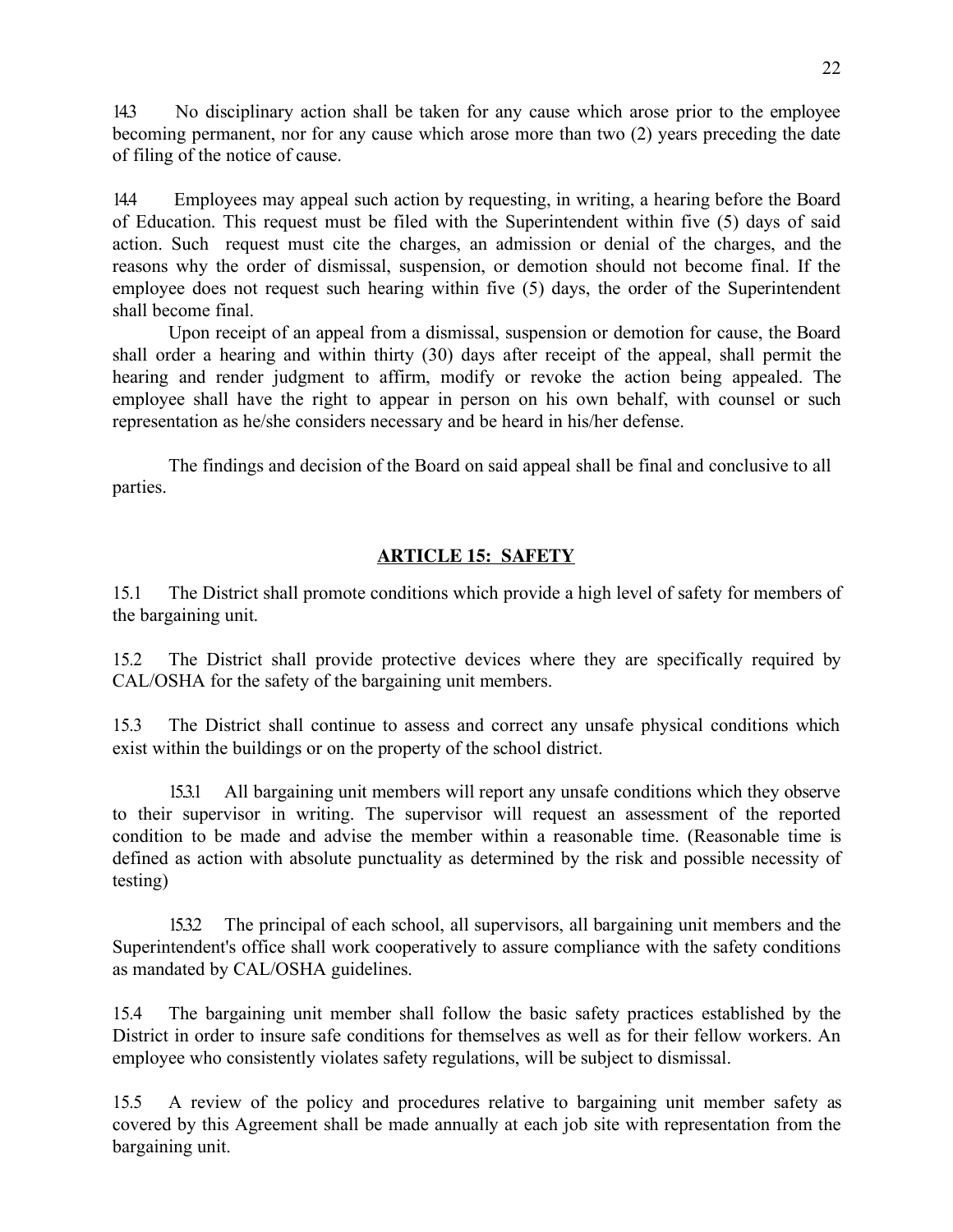15.6 All Bargaining Unit members will attend an asbestos lead awareness refresher class on a yearly basis at District expense.

15.6.1. As per the Ed Code regulations, a master AHREA file of asbestos and lead contaminated areas for each school, will be maintained at the Maintenance Yard and at the Human Resources Office. In addition each site will have a site-specific guide. The District will be responsible for keeping the files updated on a 3-year basis. All Bargaining Unit members shall have access to the Master AHREA file and site specific files upon request.

15.6.2. The District will form a 'Hazardous Material Team' made up of no less than three employees selected by the district and approved by the Union. The Employees of this 'Team', shall be the only employees that will be allowed to handle hazardous or contaminated materials. These employees will be certified in the removal of hazardous materials, and it is the District's responsibility to maintain their certifications current. The employees will be paid an additional percentage over their regular salaries for the added knowledge and responsibility, which will be determined through regular contract negotiations.

15.6.3 The District shall abide to all applicable Federal and State Safety regulations that are currently in place.

15.6.4 For all future incidents of exposure to asbestos and/or lead the following procedure shall apply, in addition to State and Federal regulations:

- · Obtain Report Form from Human Resources and complete it as soon as reasonable possible after knowledge of incident.
- Any changes to the form will be addressed by the JOC.
- Request appropriate medical examination, which shall be approved by the Joint LMC.

15.7 Unit members shall be allowed reimbursement toward the purchase and/or resoling of safety boots up to \$150 per year per member for site-based custodial unit members and up to \$200 per year for trades and maintenance unit members. These boots shall meet safety boot standards as agreed to by the District and Teamster/Trades. These boots must be worn to work and used for work related purposes. District reimbursement procedures shall be followed.

15.8 All employees who are required to drive a vehicle during the course of their employment shall maintain a valid driver's license. Such employee shall provide proof of a valid driver's license at the time of employment and at the request of District management. This provision extends to employee who use district vehicles to drive to and from sites during their workday as well as to those who use any district owned motorized vehicle including but not limited to transportation carts and golf carts.

# **ARTICLE 16: JOINT OPERATIONS SUPPORT COMMITTEE**

16.1 The parties agree to form a Joint Operations Support Unit Committee. The JOSC is a forum where information can be exchanged and concerns expressed regarding matters affecting the bargaining unit employees. Agreements reached can be submitted to the District and the Union for potential inclusion in the bargaining process or consideration by the Board of Education regarding those matters not within the scope of negotiations.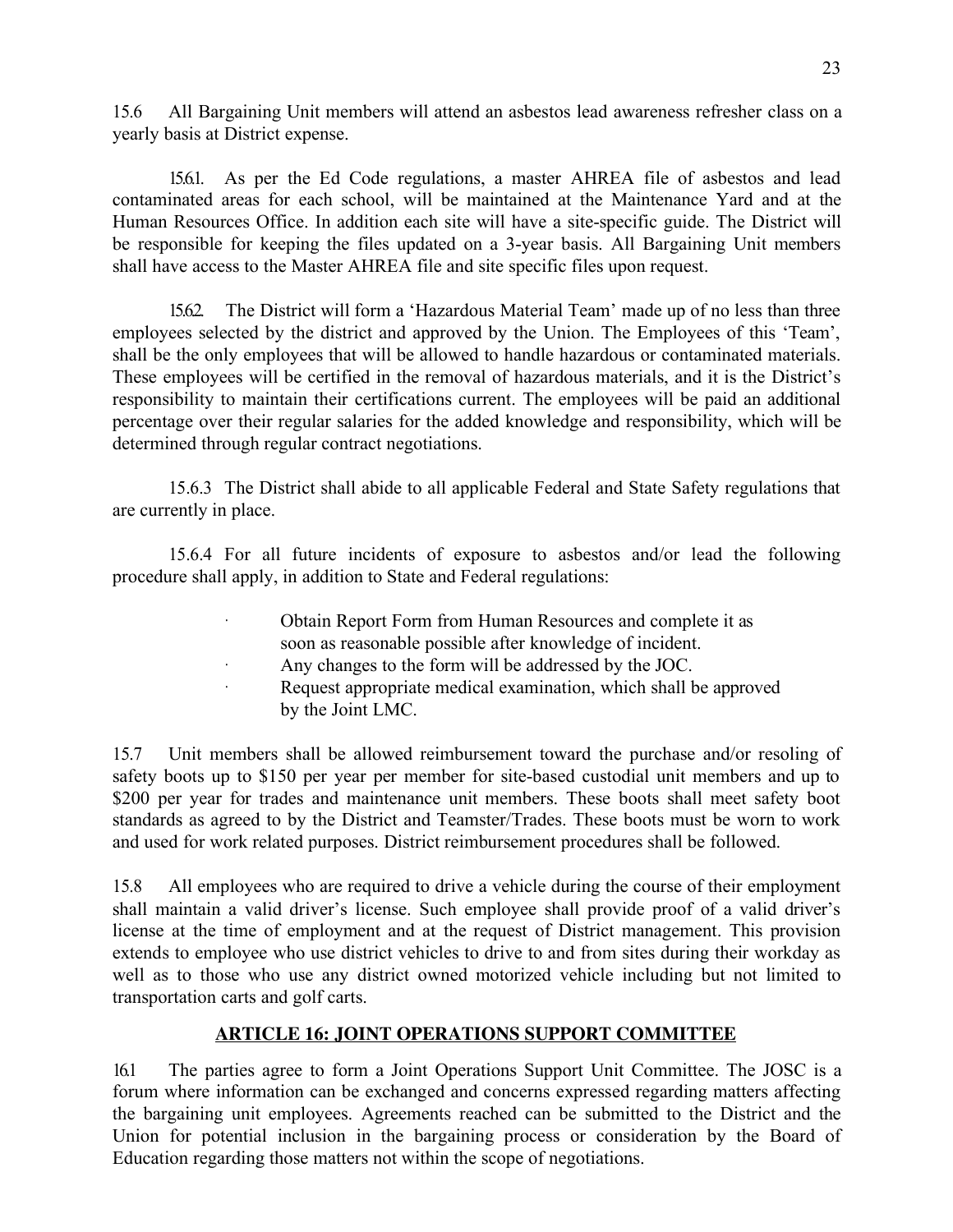16.2 The committee shall be composed of any equal number of representatives from the Union and the District. The membership of the JOSC shall not exceed more than 5 representatives on either side, unless agreed to by mutual consent. Actions of the Committee shall be by consensus except in the event of a deadlock when the Assistant Superintendent of Human Resources shall cast the deciding vote. The JOSC shall meet monthly to consider this and other issues unless mutually agreed otherwise.

16.3 The JOSC is not a substitute for the grievance procedures in this Agreement or the process of negotiations apart from fulfilling any obligation to provide information. Consideration of a topic or matter by the JOSC shall not prevent the Union or the District from otherwise exercising their respective authority regarding such topics or matters.

16.4 Effective January 1, 2013, the procedures, hours and payment set forth in section 16.4 of this Agreement shall not apply to one district-wide volunteer workday per year held during any given school year (July1 – June 30), as selected by the District. For all other beautification days during the school year, the procedures, hours and payment described in Section 16.4 shall apply. It shall not be mandatory for Teamsters/Trades members to participate I the volunteer workday, however participating will be encourages.

The Union and District agree to the concept of Volunteer Work Days, which are defined as a minimum of 3 hours and up to 8 hours depending on the project as determined by the site administrator. A site requesting such a day shall submit the proposal to the Joint Committee thirty (30) days in advance of the Volunteer Day. Work performed by Volunteers shall be supervised and assisted by members of the Teamster/Trade union as listed below.

| <b>Adult School</b>     | 1 union member                            |
|-------------------------|-------------------------------------------|
| Lincoln High School     | 1 union member                            |
| Elementary School Level | 2 union members (3 for Wilson Elementary) |
| Middle School Level     | 3 union members                           |
| San Leandro High School | 4 union members                           |

At least one site custodian will be offered this volunteer assignment when the work is at his/her site. The list of all other members at each proposed project shall be assigned on a rotating seniority basis. This list shall be posted and kept up to date by the shop stewards. Members of Teamster/Trade shall be paid at the overtime rate for hours worked. Teamster/Trade members who are scheduled and report for duty will receive a minimum of 2 hours overtime pay.

The site administrator, the Assistant Superintendent of Business Services or designee may cancel a scheduled volunteer day by notifying the Manager of Maintenance and Operations at least forty-eight (48) hours in advance of the scheduled Volunteer Day.

The committee will review issues including work performed by volunteers that may impact the bargaining unit, use of temporary employees to perform bargaining unit work, and the effect of subcontracting on bargaining unit work.

The committee shall have the authority to exchange information regarding these topics, develop informal procedures for addressing these issues, and develop recommended language to modify the collective bargaining agreement concerning these topics. Any proposed collective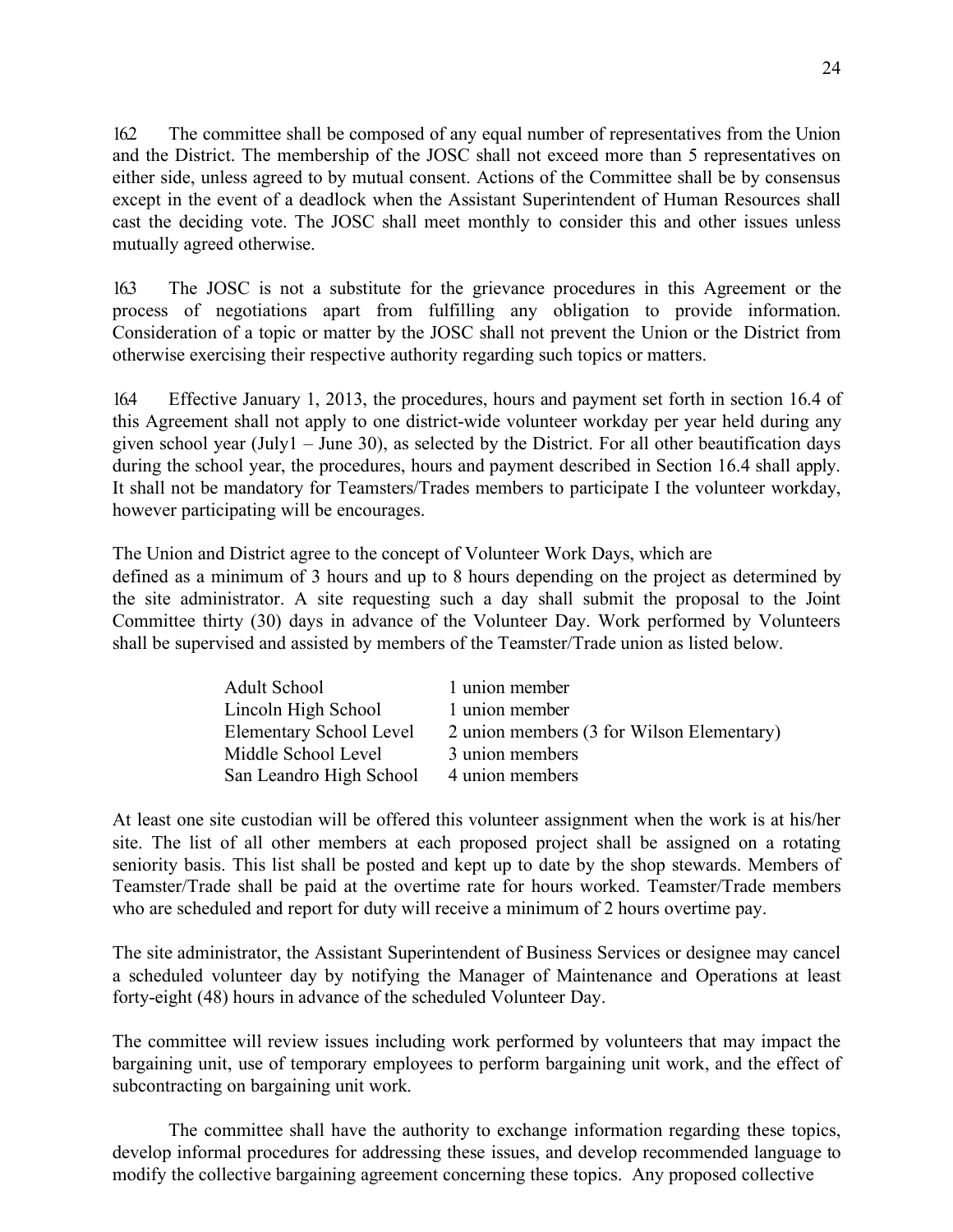bargaining language shall be referred back to the negotiation process. Modification of the collective bargaining agreement shall require approval of the Union and the governing board. The Union and District agree to have three (3) or four (4) volunteer days or weekends a year provided Teamster/Trades employees are offered employment on these days at the overtime rate to work with and supervise volunteers. A list of projects to be done on these days/weekends will be obtained and reviewed with the Committee before the volunteer workdays. Either party could withdraw from this agreement by giving thirty (30) days written notice.

16.5 The committee shall review reclassification, staffing needs, and projections. Based on this review recommendations may be made to the Board for reclassification(s), additional positions, and/or position eliminations (if any). The board shall consider the recommendation and take such action as is necessary through its policies and legal requirements and as it determines appropriate.

16.6 **CUSTODIANS OR LAYOFF DISPLACEMENT:** The parties recognize the important role custodians perform in the maintenance of the District facilities and operations. It is the intent of the JOSC to review job security issues affecting employees. The JOSC's first goal will be informational. Thereafter the JOSC may make recommendations for collective bargaining agreement language. Consideration of such suggestions shall be in addition to any other matters properly reopened for negotiations.

# **ARTICLE 17: SAVINGS PROVISIONS**

If any provisions of this Agreement are held to be contrary to law by a court of competent jurisdiction, such provisions will not be deemed valid and subsisting except to the extent permitted by law, but all other provisions will continue in full force and effect.

### **ARTICLE 18: CONCERTED ACTIVITIES**

18.1 It is agreed and understood that there will be no strike, work stoppage, slow-down, picketing or refusal or failure to fully and faithfully perform job functions and responsibilities, or other interference with the operations of the District by the bargaining unit or by its officers, agents, or members during the term of this agreement, including compliance with the request of other labor organizations to engage in such activity.

18.2 The Bargaining Unit recognizes the duty and obligation of its representatives to comply with the provisions of this agreement and to make every effort toward including all employees to do so. In the event of a strike, work stoppage, slow-down, or other interference with operations of the District by employees who are represented by the Bargaining Unit, the Bargaining Unit agrees, in good faith, to take all necessary steps to cause those employees to cease such action.

#### **ARTICLE 19: SUPPORT OF AGREEMENT**

The District and the Bargaining Unit agree that it is to their benefit to encourage the resolution of differences through the meet and negotiation process. Therefore, it is agreed that the Bargaining Unit will support this Agreement for its term and will not appear before the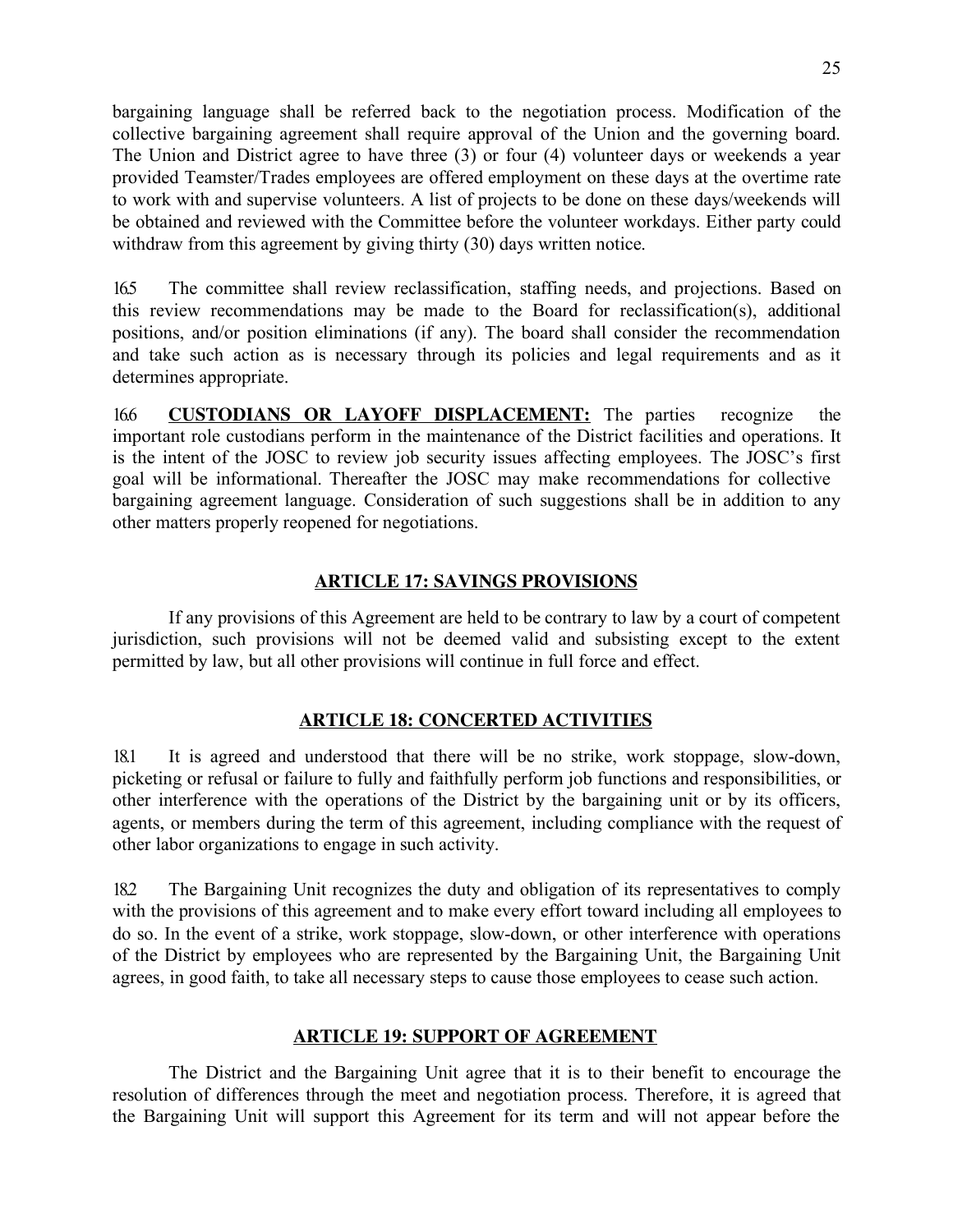Governing Board to seek change or improvement in any matter subject to the meet and negotiating process except by mutual agreement of the District and the Bargaining Unit.

### **ARTICLE 20: EFFECT OF AGREEMENT**

It is understood and agreed that the specific provisions contained in this Agreement shall prevail over District practices and procedures and over State laws to the extent permitted by State law, and that in the absence of specific provisions in this Agreement such practices and procedures are discretionary with the District.

#### **ARTICLE 21: COMPLETION OF MEET AND NEGOTIATION**

During the term of this Agreement, the Bargaining Unit expressly waives and relinquishes the right to meet and negotiate on those items set forth in Government Code Article 3543.2 and agrees that the District shall not be obligated to meet and negotiate with respect to any subject or matter whether or not referred to or covered in this Agreement, even though such subject or matter may not have been within the knowledge or contemplation of either or both the District or the Bargaining Unit at the time they met and negotiated on and executed this Agreement and even though such subjects or matters were proposed and later withdrawn..